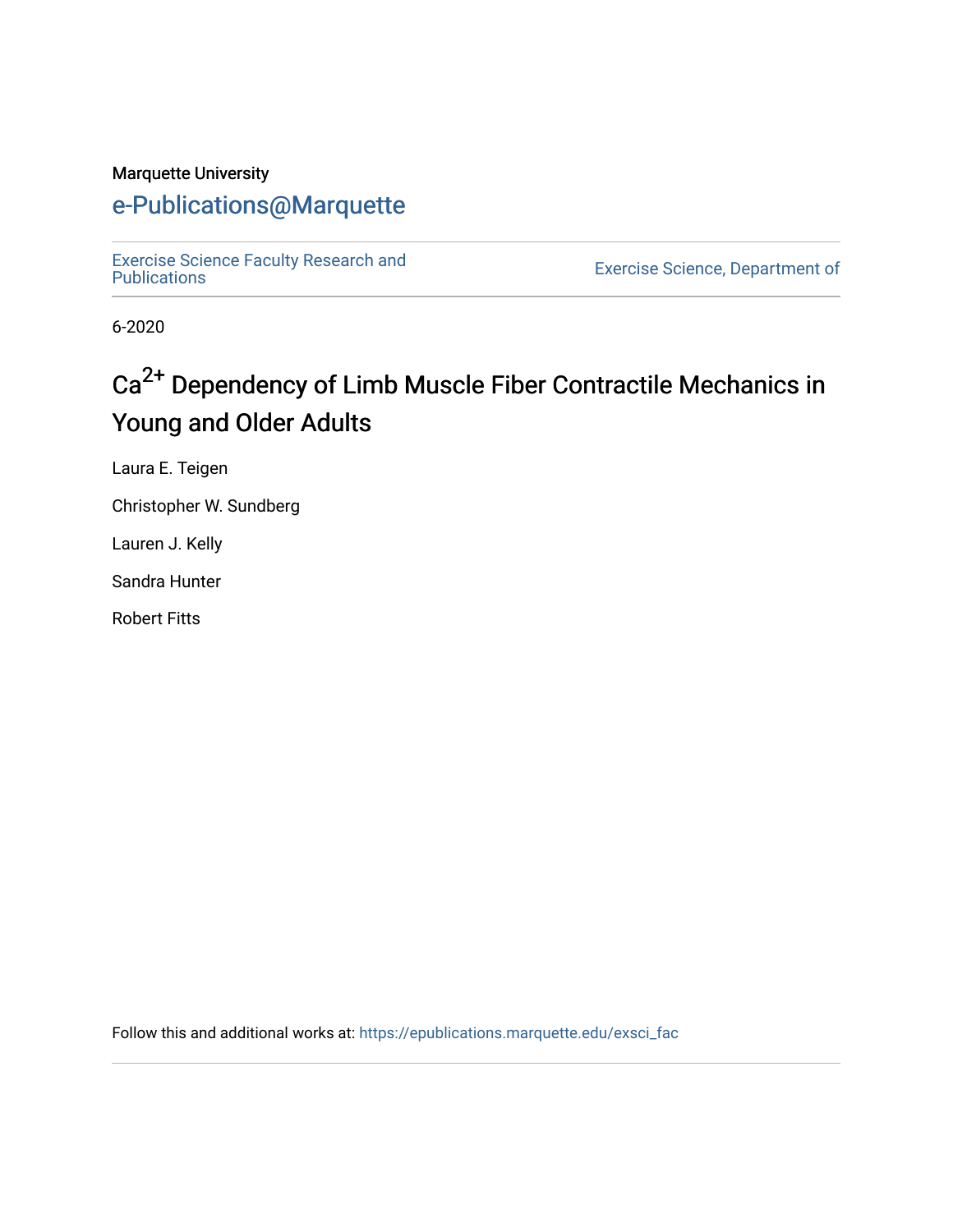**Marquette University**

# **e-Publications@Marquette**

# *Department of Exercise Science Faculty Research and Publications/College of Health Sciences*

#### *This paper is NOT THE PUBLISHED VERSION***.**

Access the published version via the link in the citation below.

*American Journal of Physiology: Cell Physiology*, Vol. 318, No. 6 (June 2020): C1238-C1251. [DOI.](http://doi.org/10.1152/ajpcell.00575.2019) This article is © American Physiological Society and permission has been granted for this version to appear in [e-Publications@Marquette.](http://epublications.marquette.edu/) American Physiological Society does not grant permission for this article to be further copied/distributed or hosted elsewhere without the express permission from American Physiological Society.

# Ca<sup>2+</sup> Dependency of Limb Muscle Fiber Contractile Mechanics in Young and Older Adults

Laura E. Teigen Department of Biological Sciences, Marquette University, Milwaukee, Wisconsin Christopher W. Sundberg Department of Biological Sciences, Marquette University, Milwaukee, Wisconsin Department of Physical Therapy, Marquette University, Milwaukee, Wisconsin Lauren J. Kelly Department of Biological Sciences, Marquette University, Milwaukee, Wisconsin Sandra K. Hunter Department of Physical Therapy, Marquette University, Milwaukee, Wisconsin Robert H. Fitts Department of Biological Sciences, Marquette University, Milwaukee, Wisconsin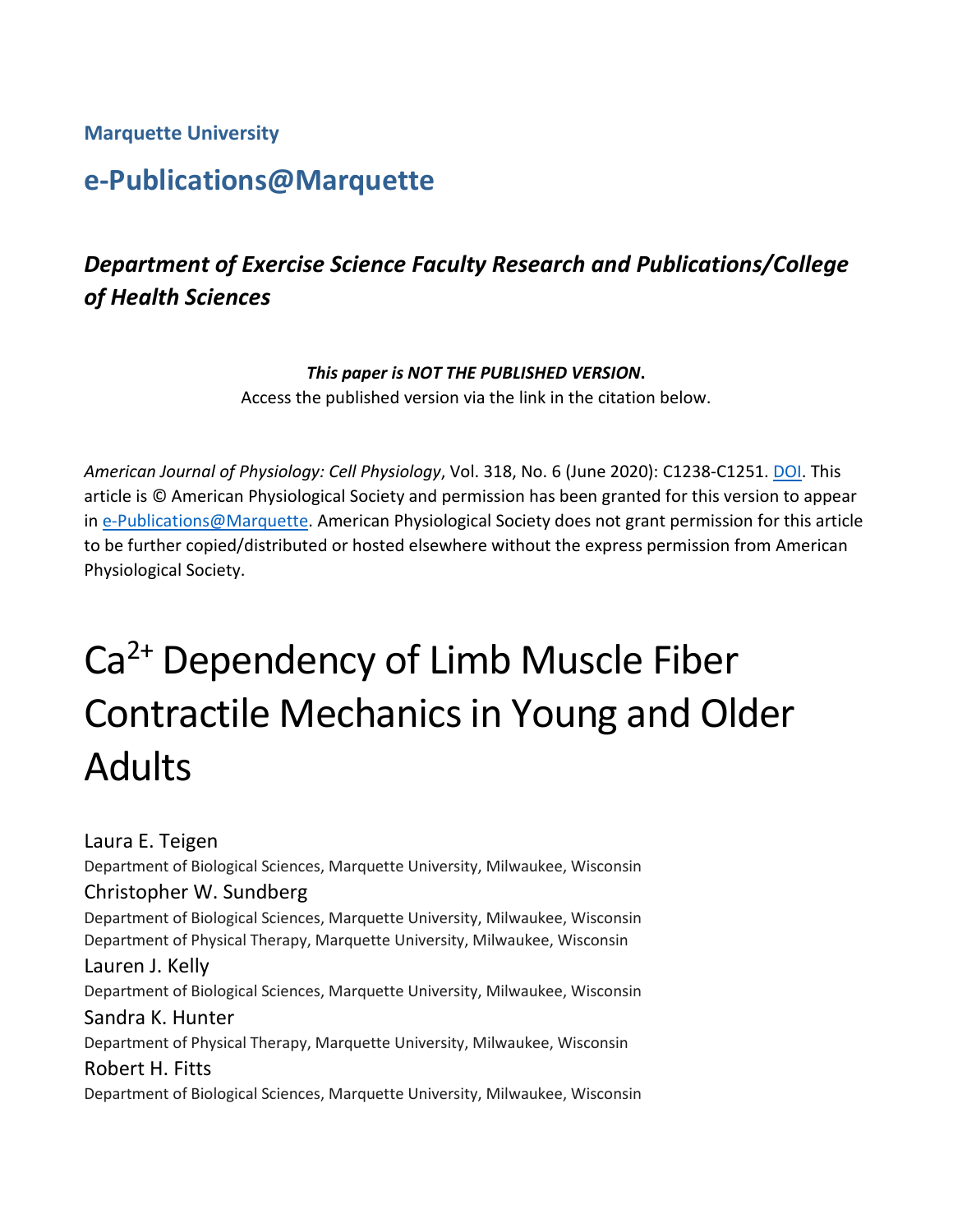# Abstract

Age-induced declines in skeletal muscle contractile function have been attributed to multiple cellular factors, including lower peak force  $(P_0)$ , decreased Ca<sup>2+</sup> sensitivity, and reduced shortening velocity (V<sub>o</sub>). However, changes in these cellular properties with aging remain unresolved, especially in older women, and the effect of submaximal Ca<sup>2+</sup> on contractile function is unknown. Thus, we compared contractile properties of muscle fibers from 19 young (24 ± 3 yr; 8 women) and 21 older adults (77 ± 7 yr; 7 women) under maximal and submaximal  $Ca<sup>2+</sup>$  and assessed the abundance of three proteins thought to influence  $Ca<sup>2+</sup>$  sensitivity. Fast fiber crosssectional area was ~44% larger in young (6,479 ± 2,487  $\mu$ m<sup>2</sup>) compared with older adults (4,503 ± 2,071  $\mu$ m<sup>2</sup>, P < 0.001), which corresponded with a greater absolute P<sub>o</sub> (young =  $1.12 \pm 0.43$  mN; old =  $0.79 \pm 0.33$  mN,  $P < 0.001$ ). There were no differences in fast fiber size-specific  $P_0$ , indicating the age-related decline in force was explained by differences in fiber size. Except for fast fiber size and absolute  $P_0$ , no age or sex differences were observed in Ca<sup>2+</sup> sensitivity, rate of force development ( $k_{tr}$ ), or  $V_0$  in either slow or fast fibers. Submaximal Ca<sup>2+</sup> depressed  $k_{tr}$  and  $V_o$ , but the effects were not altered by age in either sex. Contrary to rodent studies, regulatory light chain (RLC) and myosin binding protein-C abundance and RLC phosphorylation were unaltered by age or sex. These data suggest the age-associated reductions in contractile function are primarily due to the atrophy of fast fibers and that caution is warranted when extending results from rodent studies to humans.

# INTRODUCTION

Aging is accompanied by decreases in muscle mass and the ability to generate power (9, 50, 70), which can impair mobility and quality of life for older adults (16, 45, 62). Despite these well-recognized reductions of the whole muscle, the data regarding the effect of aging on single muscle fiber contractile properties in saturating  $Ca<sup>2+</sup>$  (pCa 4.5) are conflicting. Some studies have reported age-related decreases in force, velocity, and power of slow myosin heavy chain (MHC) I and fast MHC II fibers (8, 13, 21, 38, 58), while others have observed no change (20, 56, 69, 74) or even enhanced contractile performance with aging (27, 63). We recently observed an ageinduced decline in fiber size, absolute peak force  $(P_0)$ , and power of fast but not slow fibers in men, whereas all other contractile properties were preserved (69). Importantly, the selective loss of fast MHC II muscle was closely associated with the age-related decline in whole-muscle force and power, suggesting that the atrophy of fast fibers is a primary determinant of age-related decrements in contractile function (69). However, it is not known whether single fiber contractile function is impaired in submaximal Ca<sup>2+</sup> and if Ca<sup>2+</sup> sensitivity is compromised in older men and women.

Findings on aging and  $Ca<sup>2+</sup>$  sensitivity of human skeletal muscle fibers are equivocal, with some studies observing decreased Ca<sup>2+</sup> sensitivity in older compared with young adults (37, 68) and others observing no difference (32, 33). Furthermore, only a single study has tested if there are sex differences in Ca<sup>2+</sup> sensitivity with aging (68), and no studies have tested the effect of submaximal Ca<sup>2+</sup> on contractile function of human skeletal muscle fibers from young or older adults. Studying contractile function under submaximal Ca<sup>2+</sup> is important, because there is evidence of less stored  $Ca<sup>2+</sup>$  in the sarcoplasmic reticulum (37) and a lower amplitude of the intracellular  $Ca<sup>2+</sup>$  transient with age (15). The reduced intracellular  $Ca<sup>2+</sup>$  may result in decreased fiber force, rates of tension development ( $k_{tr}$ ), and unloaded shortening velocity ( $V_0$ ) (54, 64), impairing contractile function in fibers from older compared with young adults.

Under submaximal Ca<sup>2+</sup> conditions,  $k_{tr}$  is depressed and  $V_0$  is biphasic, showing a slower shortening velocity at lengths >10% of fiber length (43, 52, 54, 71). The slower velocity at longer shortening lengths has been attributed to an increased internal drag from slower cross-bridge turnover due to binding of myosin binding protein-C (MyBP-C) to actin, and/or the cooperative inactivation of thin filaments decreasing the number of strongly bound cross-bridges (31, 34, 44, 52, 54, 71). Importantly, the contribution of myosin strong binding to activation of the thin filaments is greater in submaximal Ca<sup>2+</sup> (25). Thus, if aging decreases myofibrillar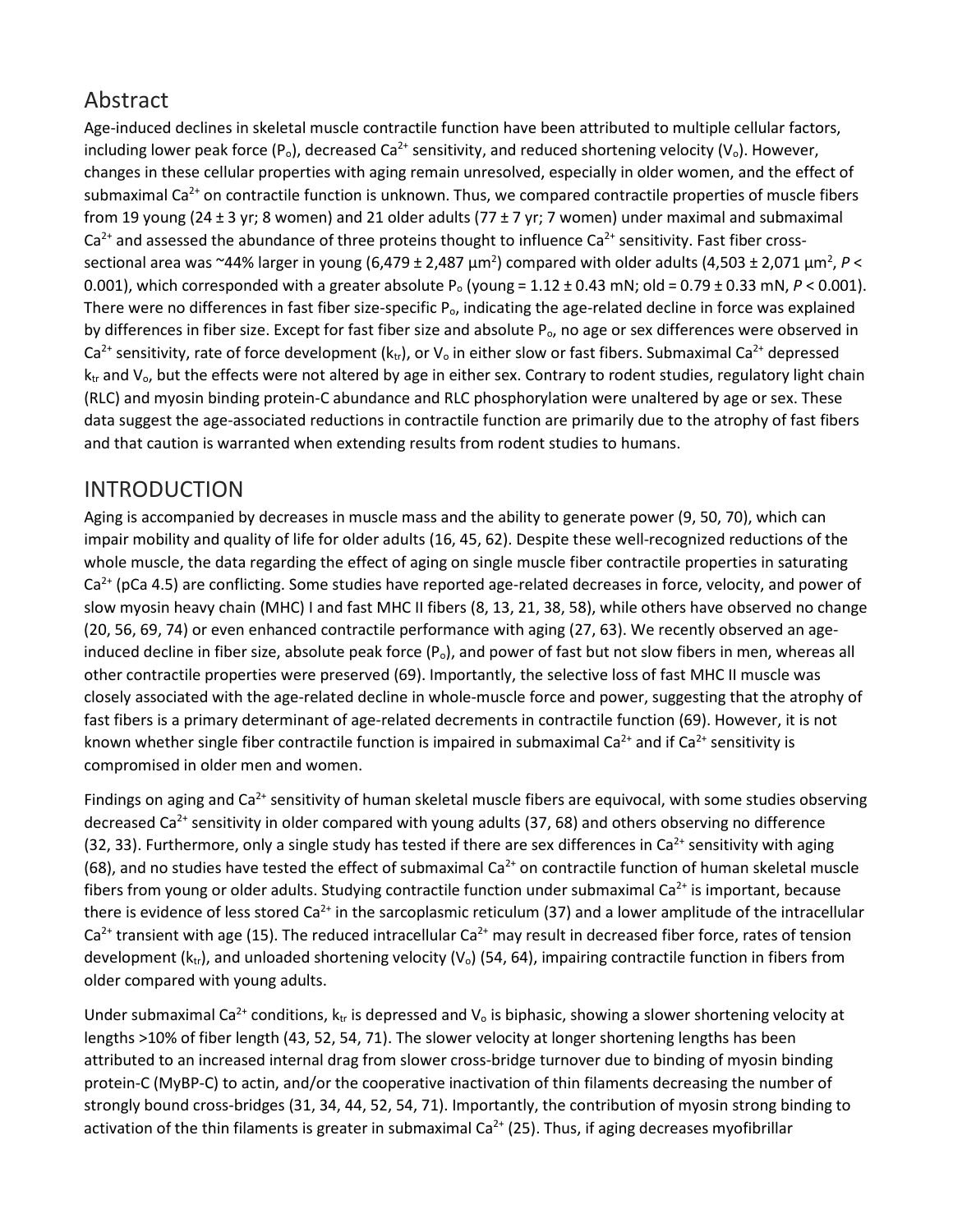$Ca<sup>2+</sup>$  sensitivity, the rate and number of myosin strong binding would decrease and, under submaximal  $Ca^{2+}$  conditions, further depress the slow velocity phase of shortening and  $k_{tr}$ .

One potential mechanism for age-related differences in  $Ca<sup>2+</sup>$  sensitivity and contractile function in submaximal  $Ca<sup>2+</sup>$  could be alterations in the content and/or phosphorylation of key regulatory proteins, such as MyBP-C, troponin I (TnI), and myosin regulatory light chain (RLC) (31, 46, 48). In rodent models, aging has been associated with decreased MyBP-C content (1, 17, 60) and phosphorylation (1), but no age-differences were observed in content and phosphorylation of TnI (76). However, whether the differences, or lack thereof, observed in the content and phosphorylation of these proteins in rodents are reflective of what happens in aging human skeletal muscle is unknown. Moreover, findings on the content and phosphorylation of RLC from aging humans and rodents are equivocal (8, 23, 24, 49, 76). For example, slow RLC (RLCs) content and phosphorylation have been shown to increase in aged rats (23), while fast RLC (RLCf) content and phosphorylation have been shown to decrease with aging in humans (24). In contrast, Brocca et al. (8) found no changes in RLCf content or phosphorylation in older men but found an increase in RLCs phosphorylation, whereas Miller et al. (49) found a decreased RLCf phosphorylation in older women but not men. The explanation for the discrepancies between studies is unclear but may involve the large heterogeneity in fiber type distribution between individuals, as some studies report concurrent changes in both MHC and RLC content with aging (23, 24). Understanding whether aging decreases RLC content and/or phosphorylation is important, because phosphorylation of RLC has been shown to increase 1) Ca<sup>2+</sup> sensitivity and  $k_{tr}$  (46, 59, 72) and 2) force in submaximal Ca<sup>2+</sup> by increasing the disordered array of myosin and thereby the probability of myosin binding to actin (12, 39, 42).

The purpose of the present study was to *1*) compare the contractile mechanics of muscle fibers from young and older men and women under both maximal and submaximal Ca2+ conditions and *2*) assess the abundance and phosphorylation states of three regulatory proteins thought to influence  $Ca^{2+}$  sensitivity. Because the loss of mobility and risks of debilitating falls are more dependent on age-related changes of large lower limb muscles, we chose to study single fibers isolated from the vastus lateralis muscle. On the basis of our previous findings from men (69), we expected to observe marked atrophy of fast muscle fibers but an overall preservation of contractile function in saturating  $Ca<sup>2+</sup>$  conditions with age. In contrast, we hypothesized that aging would decrease Ca<sup>2+</sup> sensitivity and inhibit k<sub>tr</sub> and V<sub>o</sub> in submaximal Ca<sup>2+</sup>, with the effect on velocity only observed at shortening lengths >10% of fiber length.

# MATERIALS AND METHODS

#### Subjects.

Nineteen young adults (11 men and 8 women; ages 20–33 yr) and 21 older adults (14 men and 7 women; ages 68–90 yr) volunteered to participate in this study. Participants were given a general health screening that included an assessment of body composition and thigh lean mass with dual X-ray absorptiometry (Lunar iDXA; GE, Madison, WI) (69). Participants were healthy, community-dwelling adults free of any known neurological, musculoskeletal, and cardiovascular diseases and were excluded from participation if they had any major health concerns. All subjects provided written informed consent, and procedures were approved by the Marquette University Institutional Review Board and conformed to the principles in the *Declaration of Helsinki*.

#### Physical activity assessment.

Physical activity was quantified for each participant with a triaxial accelerometer (GT3X; ActiGraph, Pensacola, FL) worn around the waist for at least 4 days (2 weekdays and 2 weekend days) as reported previously (30, 69). The data were recorded for each participant if the accelerometer was worn for a minimum of 8 h on at least 3 days (29). Physical activity and anthropometric measurements for the participants are reported in Table 1.

Table 1. Anthropometries of the young and older adults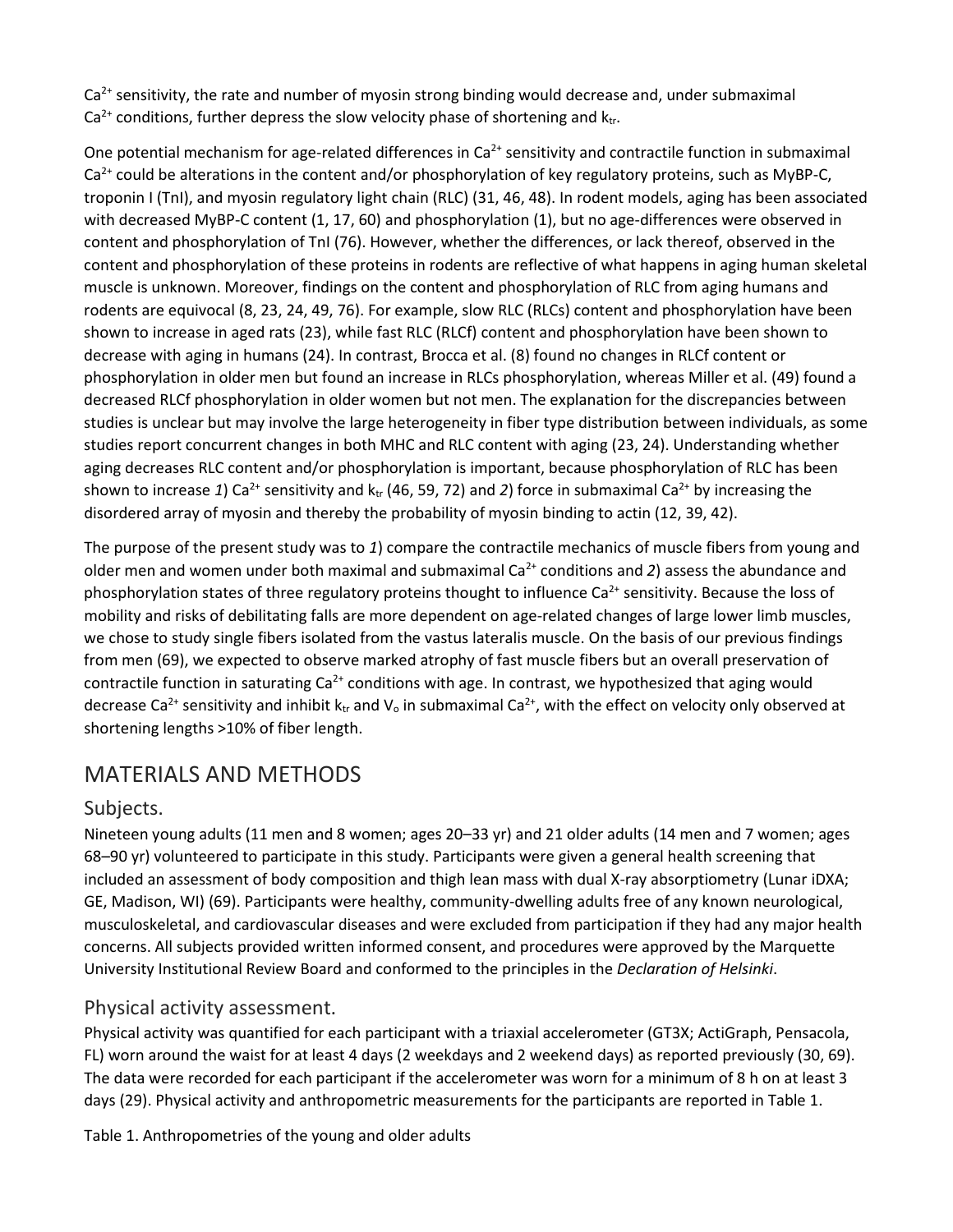|                     | Men             |                 | Women           |                 | <b>PValue</b> |            |                |
|---------------------|-----------------|-----------------|-----------------|-----------------|---------------|------------|----------------|
|                     | Young           | Old (14)        | Young (8)       | Old (7)         | Age           | <b>Sex</b> | <b>AgexSex</b> |
|                     | $(11*)$         |                 |                 |                 |               |            |                |
| Age, yr             | $25 \pm 4$      | $76 \pm 7$      | $23 \pm 2$      | $77 \pm 7$      | 0.000         | 0.757      | 0.383          |
| Height, cm          | $178.4 \pm 9.8$ | $171.9 \pm 7.5$ | $168.9 \pm 7.2$ | $162.8 \pm 4.1$ | 0.018         | 0.001      | 0.944          |
| Weight, kg          | $78.7 \pm 16.3$ | $77.9 \pm 8.6$  | $62.6 \pm 9.2$  | $69.4 \pm 9.1$  | 0.435         | 0.002      | 0.317          |
| Body mass index,    | $24.5 \pm 2.8$  | $26.4 \pm 3.2$  | $21.8 \pm 1.6$  | $26.5 \pm 4.3$  | 0.002         | 0.199      | 0.176          |
| $\text{kg/m}^2$     |                 |                 |                 |                 |               |            |                |
| Whole-body fat, %   | $18.7 \pm 5.3$  | $29.4 \pm 7.4$  | $25.6 \pm 3.3$  | $38.3 \pm 7.4$  | 0.000         | 0.000      | 0.619          |
| Thigh lean mass, kg | $15.0 \pm 3.5$  | $11.7 \pm 1.4$  | $10.7 \pm 1.8$  | $9.2 \pm 0.9$   | 0.002         | 0.000      | 0.230          |
| Physical activity,  | $8,760 \pm$     | $9,275 \pm$     | $10,151 \pm$    | $5,925 \pm$     | 0.215         | 0.509      | 0.116          |
| steps/day           | 4,597           | 5,178           | 3,949           | 2,569           |               |            |                |

Data are presented as means ± SD. Body fat percentage and the combined thigh lean mass of both legs were measured via dual X-ray absorptiometry (Lunar iDXA, GE Healthcare). The sample size (*N*) for each cohort is reported in parentheses.

\*One young male did not have physical activity measured (*N* = 10).

Boldfaced *P* values highlight statistical significance at *P* < 0.05.

#### Muscle biopsy.

Muscle biopsies of the vastus lateralis were performed on all participants using the modified Bergström technique as previously described (69). A portion of the biopsy used for single fiber contractile experiments was placed in ice-cold glycerol skinning solution (see below) and stored at −20°C for up to 4 wks. The remaining portion used for molecular studies was flash-frozen and stored in liquid nitrogen.

#### Solutions.

Solutions for single fiber contractile experiments were derived from an iterative program using the stability constants adjusted for temperature, pH, and ionic strength (18, 19) and contained (in mM): 20 imidazole, 7 EGTA, 4 free MgATP, 1 free Mg<sup>2+</sup>, 14.5 creatine phosphate. ATP was added as Na<sub>2</sub>ATP, Mg as MgCl<sub>2</sub>, creatine phosphate as Na<sub>2</sub> phosphocreatine, and Ca<sup>2+</sup> as CaCl<sub>2</sub>. Sufficient KCl was added to relaxing (79.2 mM) and activating (64 mM) solutions to adjust the ionic strength to 180 mM. All solutions were adjusted to pH 7.0 with KOH. The relaxing solution contained negligible amounts of Ca<sup>2+</sup> (pCa 9.0, where pCa =  $-log_{10}[Ca^{2+}]$ ), while the activating solution contained saturating levels of Ca<sup>2+</sup> (pCa 4.5). A range of activating solutions from pCa 6.5 to 5.4 were made by mixing appropriate volumes of pCa 9.0 and 4.5 solutions (77). Glycerol skinning solution was composed of 50% relaxing and 50% glycerol (vol/vol).

#### Single fiber preparation.

Fibers were prepared as described previously (69). Briefly, single fibers ~2 mm in length were isolated from a biopsy and tied to a force transducer (400A; Aurora Scientific) and a high-speed servomotor (controller 312B; Aurora Scientific). Fibers were kept at 15°C with a temperature-controlled Peltier unit in 120 µL relaxing solution for the duration of the experiment, except when transferred briefly to a second Peltier unit containing 120 µL of activating solution set at 15°C (57). Sarcomere length was adjusted to 2.5 µM, and the fiber length determined by measuring the distance between the points of attachment to the force transducer and motor. Fiber diameter was determined by taking a digital image while the fiber was briefly suspended in air and then measuring the diameter at three points along the length of the fiber. Cross-sectional area (CSA) was calculated from the mean fiber diameter, assuming the fiber forms a cylinder when suspended in air. Fibers were used for multiple experiments if the force remained at >90% of the initial force measured in the first experiment. After completing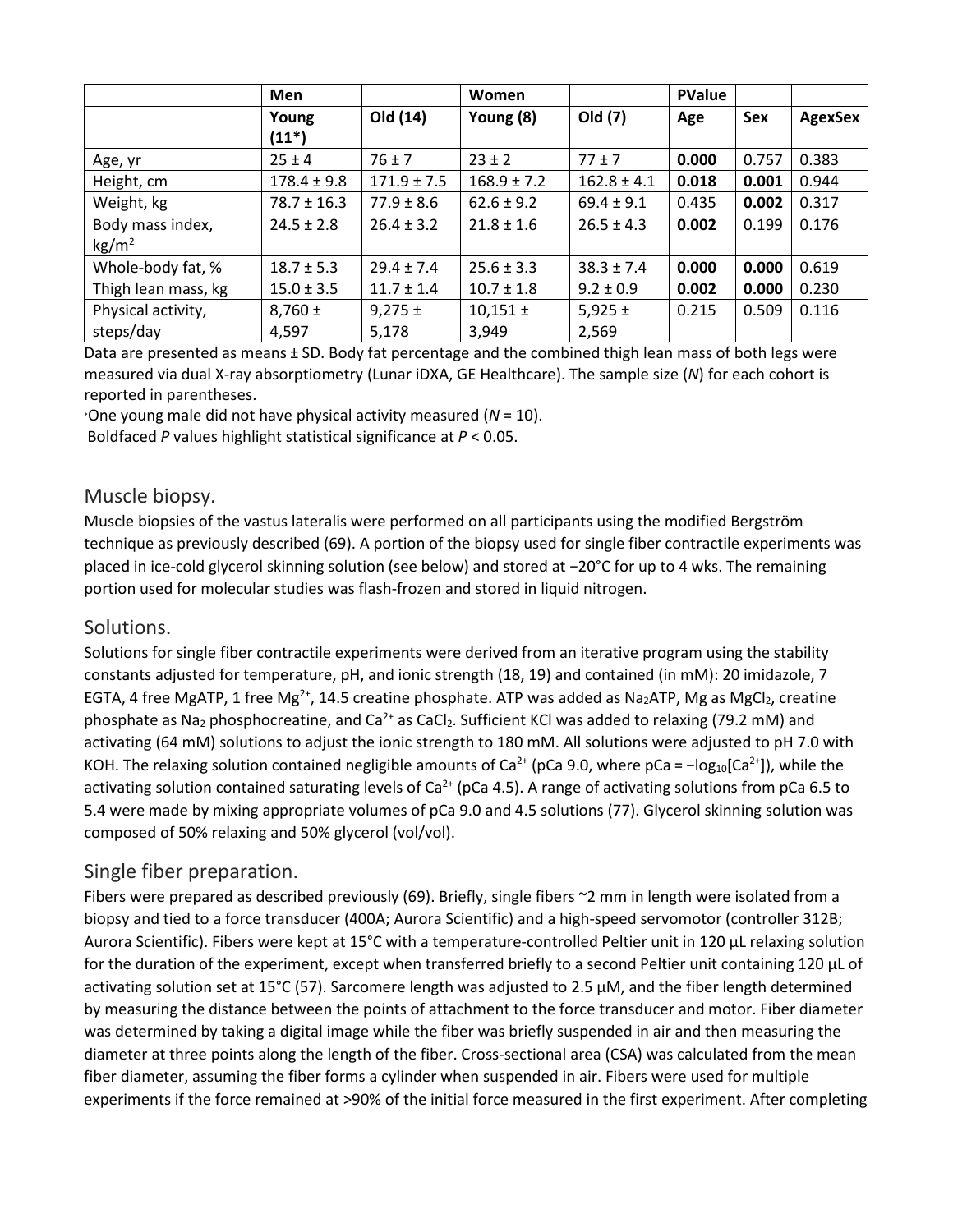experiments, we determined the MHC composition of each fiber by SDS-PAGE and silver staining as previously described (69).

#### Force-pCa relationship.

The force-pCa relationship was determined as described previously (14, 77) on a subset of individuals (10 young men, 6 young women, 9 older men, and 7 older women). Single fibers were activated a total of 10–13 times in a series of solutions with Ca<sup>2+</sup> concentrations between pCa 6.5 and 4.5. The forces at each [Ca<sup>2+</sup>] were fit with Hill plots to determine the half-maximal activation ( $pCa<sub>50</sub>$ ), the lowest concentration of Ca<sup>2+</sup> that elicits force (activation threshold), and the slope of the pCa-force relationship above  $(n_1)$  and below  $(n_2)$  pCa<sub>50</sub>. The first, seventh, and last contractions were performed at pCa 4.5 to ensure fiber force remained >90% of the initial force.

#### $k_{tr}$  and  $V_{0}$ .

Rate of force development following a slack re-extension ( $k_{tr}$ ) and unloaded shortening velocity ( $V_o$ ) were measured as described previously (69) on fibers at both maximal (pCa 4.5) and submaximal (pCa<sub>50</sub>) Ca<sup>2+</sup>. For ktr, slack duration before re-extension was set at 20 ms. For V<sub>o</sub>, fibers were activated six to eight times for both pCa 4.5 and pCa<sub>50</sub> and slacked to varying distances (100–400 µm), and time of force redevelopment was determined. Slack distances never exceeded >20% of fiber length.  $V_0$  was calculated using all slack distances, as well as from slack distances below and above 10% of shortening length (e.g., slack distances of 100–200 µm and 250–400 µm for a 2 mm fiber). Each  $V_0$  measurement was calculated as the slope of the least squares regression line between the slack distance and the time required to begin the redevelopment of force. The solution necessary to elicit half-maximal force was determined empirically for each fiber but generally fell between pCa 5.7 and 6.0.

#### Protein content.

Western blotting was performed on a subset of subjects to examine the content of three proteins that influence  $Ca<sup>2+</sup>$  sensitivity: RLC, TnI, and MyBP-C. Fast and slow isoforms were compared in the vastus lateralis from the dominant leg of young men (*n* = 5), young women (*n* = 6), old men (*n* = 6), and old women (*n* = 6). Flash-frozen tissue was weighed (10–30 mg) and homogenized on ice in RIPA buffer (1:30 wt/vol, Thermo Scientific) with a protease and phosphatase inhibitor cocktail (Thermo Fisher Scientific). Protein concentration was determined using the Bradford assay (7), and samples were diluted to 0.5 μg/μL in SDS sample buffer (10% SDS, 23 mM EDTA, 50% glycerol, 0.4% bromophenol blue, and 5.1% β-mercaptoethanol, pH 6.8) and boiled for 3 min.

After verifying that 4 µg of protein was in the linear range for all antibodies used, we separated proteins on precast polyacrylamide gels (Bio-Rad) with a Mini-PROTEAN Electrophoresis Cell (Bio-Rad). Precast 4–15% polyacrylamide gels (Mini-PROTEAN TGX, Bio-Rad) were run for 1 h at 150 V in Tris-glycine running buffer and then transferred at 100 V for 50 min to 0.2 μM nitrocellulose membranes with a Mini Trans-Blot cell (Bio-Rad) containing Tris-glycine buffer plus 20% methanol. Total protein transferred to the membrane was determined following the procedure for Sypro Ruby Protein Blot Stain (Thermo Fisher Scientific). After being stained, membranes were blocked for 1 h in 5% nonfat dry milk in TBS-0.1% Tween, pH 7.6 (TBST), and rinsed three times for 5 min each in TBST, before being probed with antibodies for fast isoforms: TnIf (Abcam Cat. no. ab184554, 1:2,500), RLCf (Abcam Cat. no. ab135404, 1:2,000), and MyBP-Cf (Thermo Fisher Scientific Cat. no. PA5-20917, RRID: AB 11154456, 1:2,000), or slow isoforms: TnIs (Novus Biologicals Cat. no. NBP1-56641, RRID: AB 11035917, 1:4,000), RLCs (Abcam Cat. no. ab92721, RRID: AB 10563535, 1:5,000), and MyBP-Cs (Novus Biologicals Cat. no. NBP2-41157, 1:10,000). All antibodies were added to 5% nonfat dry milk in TBST, and membranes were incubated overnight at 4°C. Following another set of rinses with TBST as described above, membranes were probed with a horseradish peroxidase-conjugated secondary antibody (Thermo Fisher Scientific Cat. no. G-21234, RRID: AB 2536530, 1:5,000) for 1 h at room temperature in 5% nonfat dry milk in TBST. Membranes were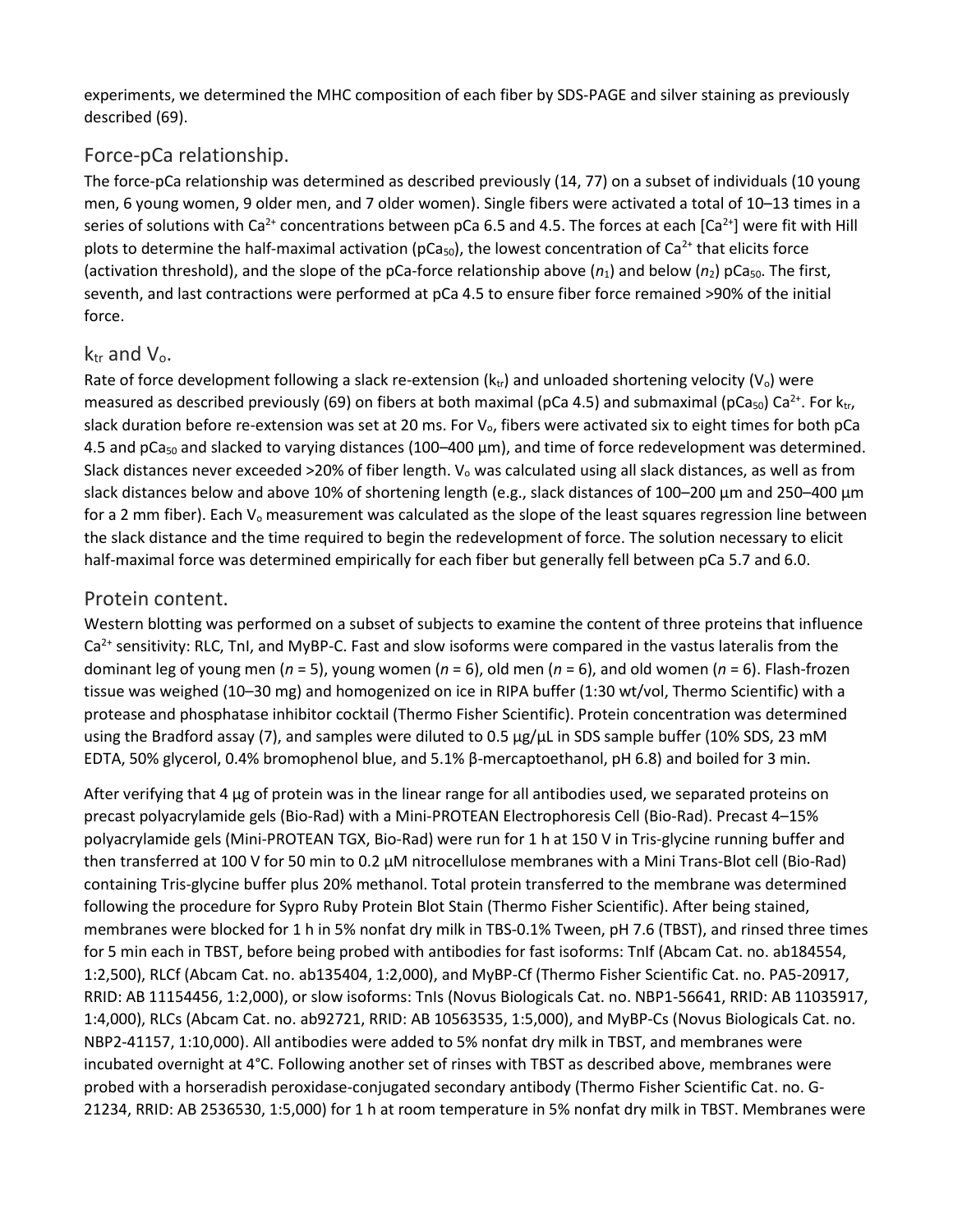given a final set of rinses before protein signals were detected on autoradiography film (Hyblot CL, Fisher Scientific) by chemiluminescence.

ImageJ (National Institutes of Health) was used for densiometric analysis of the films. To compare data between gels, signals were normalized to total protein and then expressed relative to the pooled homogenate control quantified with Image Studio Lite (Li-Cor) based on calculations in Taylor and Posch (73). Total protein was used as a suitable alternative to housekeeping proteins, such as GAPDH, which may be too abundant for accurate normalization or altered with aging (3, 41, 75). Each sample was run a minimum of two times, and the signal averaged for each participant to compare between cohorts. To minimize the influence of variability between gels, we loaded as many individuals from each cohort on one gel as possible (e.g., 2 young men, 3 old men, 3 young women, and 3 old women), and any participant with considerable differences between gels was rerun. Additionally, the same pooled control homogenate consisting of samples from all four cohorts was loaded at least twice on every gel.

To examine whether variations in the regulatory protein content were due to differences in fiber type distribution, we quantified each participant's MHC composition by running their homogenate in quadruplicate (50, 60, 80, and 100 ng) on 5% SDS-PAGE gels and silver stained as previously described (69). The dilution series used was based on the stain's linear range (51). Densitometry analysis was performed in ImageJ (National Institutes of Health) to determine the percentage of MHC slow (I) and fast (IIa and IIa/IIx) in each lane [e.g., %MHC I = Signal<sub>MHCI</sub>/(Signal<sub>MHCI</sub> + Signal<sub>MHCIIa & IIa/IIx</sub>)], and the four replicates averaged per individual.

To evaluate whether age alters the content of the slow and/or fast isoforms of RLC, MyBP-C, or TnI, the Western blot data were analyzed in two ways. First, we compared the protein content between cohorts without accounting for the potential influence of differences in fiber type distribution. As a secondary assessment and to ensure the results were not influenced by variability from the Western blot procedure, we also compared the protein content of RLC from the SYPRO Ruby-stained gels, where the slow and fast isoforms are readily distinguishable based on molecular weights. The results did not differ between the two analyses, and thus, only the Western blot data are presented. And second, to account for the potential influence of differences in fiber type distribution, we expressed each participant's slow and fast isoforms of the three regulatory proteins relative to the corresponding slow and fast MHC isoform percentages. The results did not differ between these two methods; thus, Western blot data are shown expressed relative to MHC content.

#### Protein phosphorylation.

Pro-Q Diamond staining was performed to test for differences in the phosphorylation status of RLC, TnI, and MyBP-C between young and old men and women. After determining the load was in the linear range for both stains, we prepared five samples from each cohort as above, loaded at 6 μg on 4–15% gradient precast polyacrylamide gels, and run in Tris-glycine buffer using a Mini-PROTEAN Electrophoresis Cell (Bio-Rad) for 1 h at 150 V. Gels were then stained with Pro-Q Diamond phosphoprotein gel dye (Invitrogen) based on the manufacturer's instructions and imaged using the UV GelDoc-It2 Imager. The PeppermintStick phosphoprotein molecular weight standard (Invitrogen) was used to verify appropriate exposure time. Following imaging, gels were stained overnight with the SYPRO Ruby protein gel stain (Invitrogen), destained according to the manufacturer's instructions, and imaged for total protein.

Each sample was run in duplicate on two separate gels, and the same pooled homogenate control was included for comparison across all gels. Densitometry was performed using ImageJ (National Institutes of Health), and phosphorylation level was determined by taking the ratio of each individual's Pro-Q phosphorylated band intensity by their SYPRO Ruby protein abundance band intensity. After validating the phosphorylation level of the pooled homogenate control was similar between gels for all bands measured (SD < 0.04), we divided the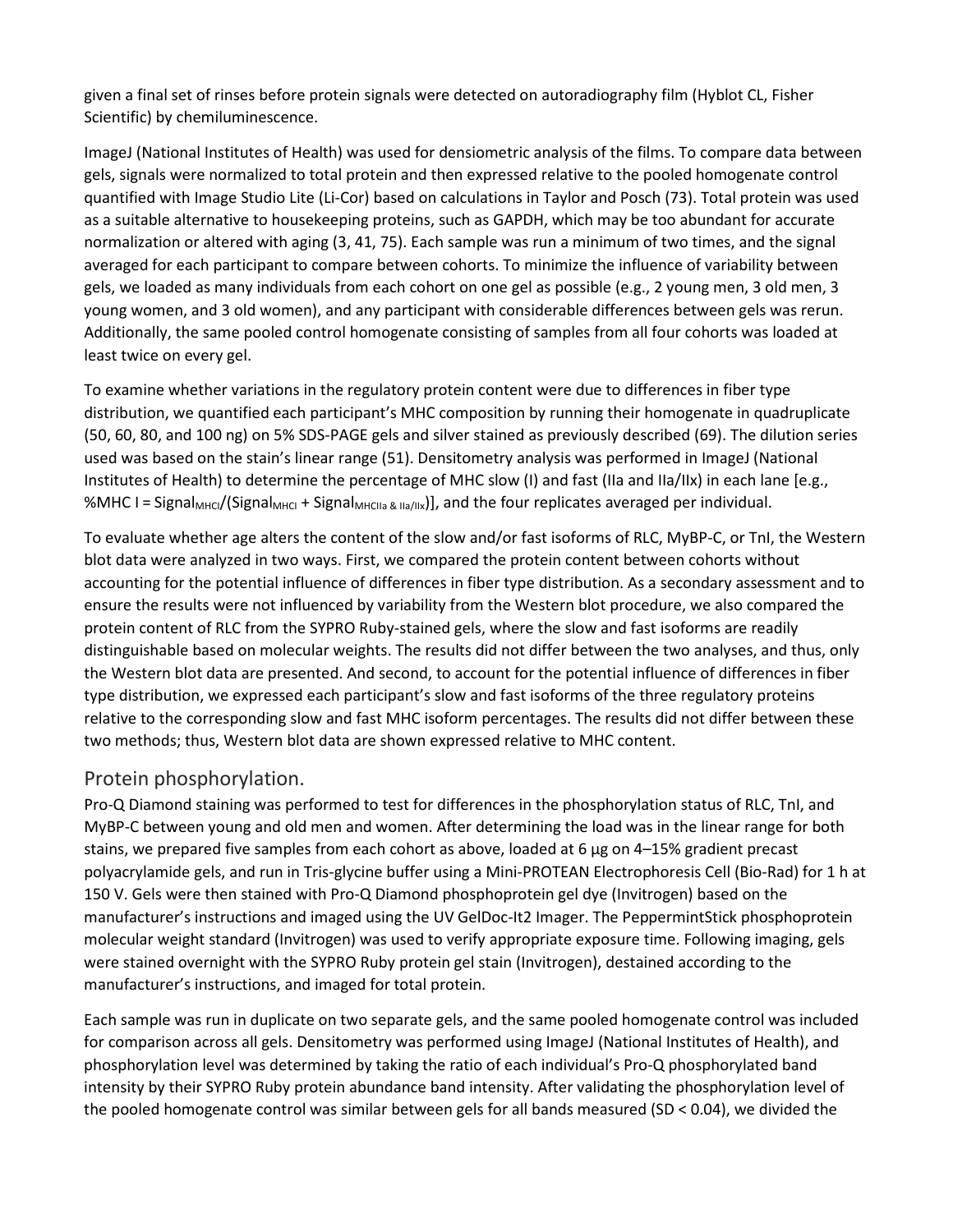phosphorylation level of each individual by the corresponding phosphorylation level of the control: % Control = (Pro-Q<sub>Ind</sub>/Sypro Ruby<sub>Ind</sub>)/(Pro-Qcontrol/Sypro Rubycontrol).

#### Statistical analysis.

Due to the small number of hybrids (MHC I/IIa and IIa/IIx), only pure MHC I and IIa fibers were included in the analysis. Additionally, some fibers were excluded from analysis if they did not meet quality criteria (see above), which resulted in varying fiber and/or subject number between experiments. A nested ANOVA was used for single fiber data to test for differences in age and sex. To test for an effect of  $Ca<sup>2+</sup>$  on contractile mechanics, a repeated-measures nested ANOVA was used. Total protein, phosphorylation levels, and MHC content were compared between cohorts using a two-way ANOVA. When necessary, data were transformed to meet assumptions of normality and homogeneity of variance. Statistical analyses were performed using Minitab, version 18.1 (Minitab Inc., State College, PA). Statistical significance was set at *P* < 0.05. Data are presented as means ± SD in the text and tables. Unless otherwise noted, results comparing the two age groups have men and women combined, sexes have young and old combined, and fiber types have young and old men and women combined.

# RESULTS

#### Cross-sectional area.

There were no differences in cross-sectional area (CSA) for the MHC I fibers between young (6,116 ± 2,049  $\mu$ m<sup>2</sup>) and old (5,870 ± 2,310 μm<sup>2</sup>, P = 0.543), but men (6,433 ± 2,473 μm<sup>2</sup>) had ~21% larger MHC I fibers compared with women (5,329 ± 1,648 μm<sup>2</sup>, P = 0.032) (Fig. 1). CSA was ~44% larger in MHC IIa fibers from young (6,479 ± 2,487 µm<sup>2</sup> ) compared with old (4,503 ± 2,071 µm<sup>2</sup> , *P* < 0.001) and ~60% larger in men (6,358 ± 2,483 μm<sup>2</sup>) compared with women (3,970 ± 1,604 μm<sup>2</sup>, P < 0.001). Young men (8,599 ± 1,857 μm<sup>2</sup>) had a larger CSA than young women (4,909 ± 1,515  $\mu$ m<sup>2</sup>), old men (5,404 ± 2,049  $\mu$ m<sup>2</sup>), and old women (3,174 ± 1,177  $\mu$ m<sup>2</sup>). Old men and young women had similar CSAs of MHC IIa fibers, and both were larger than old women.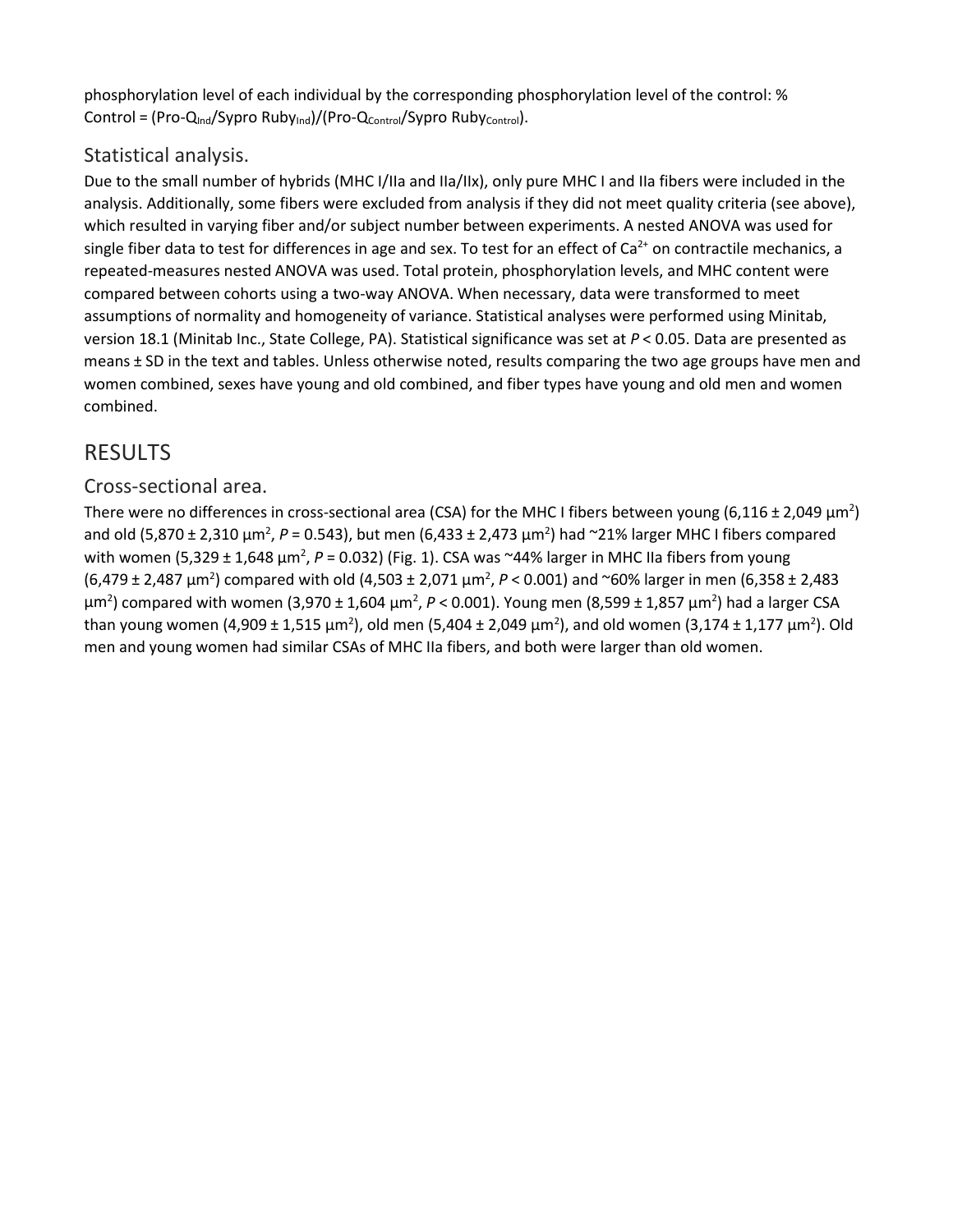

**Fig. 1.** Cross-sectional area (CSA), peak force (Po), and size-specific force of single muscle fibers. *A*: CSA. Men had greater CSA in both slow MHC I and fast MHC IIa fibers compared with women. There was no age difference in CSA of MHC I fibers; however, MHC IIa fibers from old men and women were smaller than their younger cohort. *B*: peak force ( $P_o$ ) in maximal Ca<sup>2+</sup> (pCa 4.5). Men had greater  $P_o$  in both MHC I and IIa fibers compared with women. There was no age difference in  $P_0$  for MHC I fibers; however,  $P_0$  of MHC IIa fibers was lower in old compared with young, and young men had a greater P<sub>o</sub> than all other groups. *C*: size-specific P<sub>o</sub> in maximal  $Ca<sup>2+</sup>$  (pCa 4.5). There were no age or sex differences in size-specific P<sub>o</sub> for either MHC I or IIa fibers, indicating that the age and sex differences in absolute  $P_0$  were explained by fiber size. \*Significant effect of sex. †Significant effect of age. Significance level *P* < 0.05. The horizontal line in each box plot indicates the median, while the whiskers represent 1.5 times the upper- and lower-interquartile range. Each dot is an individual fiber, with the number of fibers (*n*) displayed below the box plots. Data were analyzed using a nested ANOVA.

#### Peak force.

There were no differences in peak force (P<sub>o</sub>) for the MHC I fibers between young (0.96  $\pm$  0.28 mN) and old (0.91 ± 0.32 mN, *P* = 0.462), but men (0.98 ± 0.33 mN) had greater P<sub>o</sub> compared with women (0.83 ± 0.25 mN,  $P = 0.031$ ) (Fig. 1). P<sub>o</sub> was greater in MHC IIa fibers from young (1.12 ± 0.43 mN) compared with old (0.79 ± 0.33 mN, *P* < 0.001) and greater in men (1.09 ± 0.42 mN) compared with women (0.72 ± 0.27 mN, *P* < 0.001). P<sub>o</sub> of MHC IIa fibers from young men (1.48 ± 0.34 mN) was higher compared with young women (0.85 ± 0.27 mN), old men (0.92 ± 0.33 mN), and old women (0.60 ± 0.20 mN), but old men, young women, and old women were not different from each other.

#### Size-specific force.

Size-specific P<sub>o</sub> of MHC I fibers did not differ between young (157 ± 31 kN/m<sup>2</sup>) and old (159 ± 29 kN/m<sup>2</sup>, P = 0.944) or men (158 ± 31 kN/m<sup>2</sup>) and women (158 ± 28 kN/m<sup>2</sup>, P = 0.668) (Fig. 1). Similarly, there was no difference in size-specific P<sub>o</sub> of MHC IIa fibers between young (175 ± 27 kN/m<sup>2</sup>) and old (183 ± 38 kN/m<sup>2</sup>, P =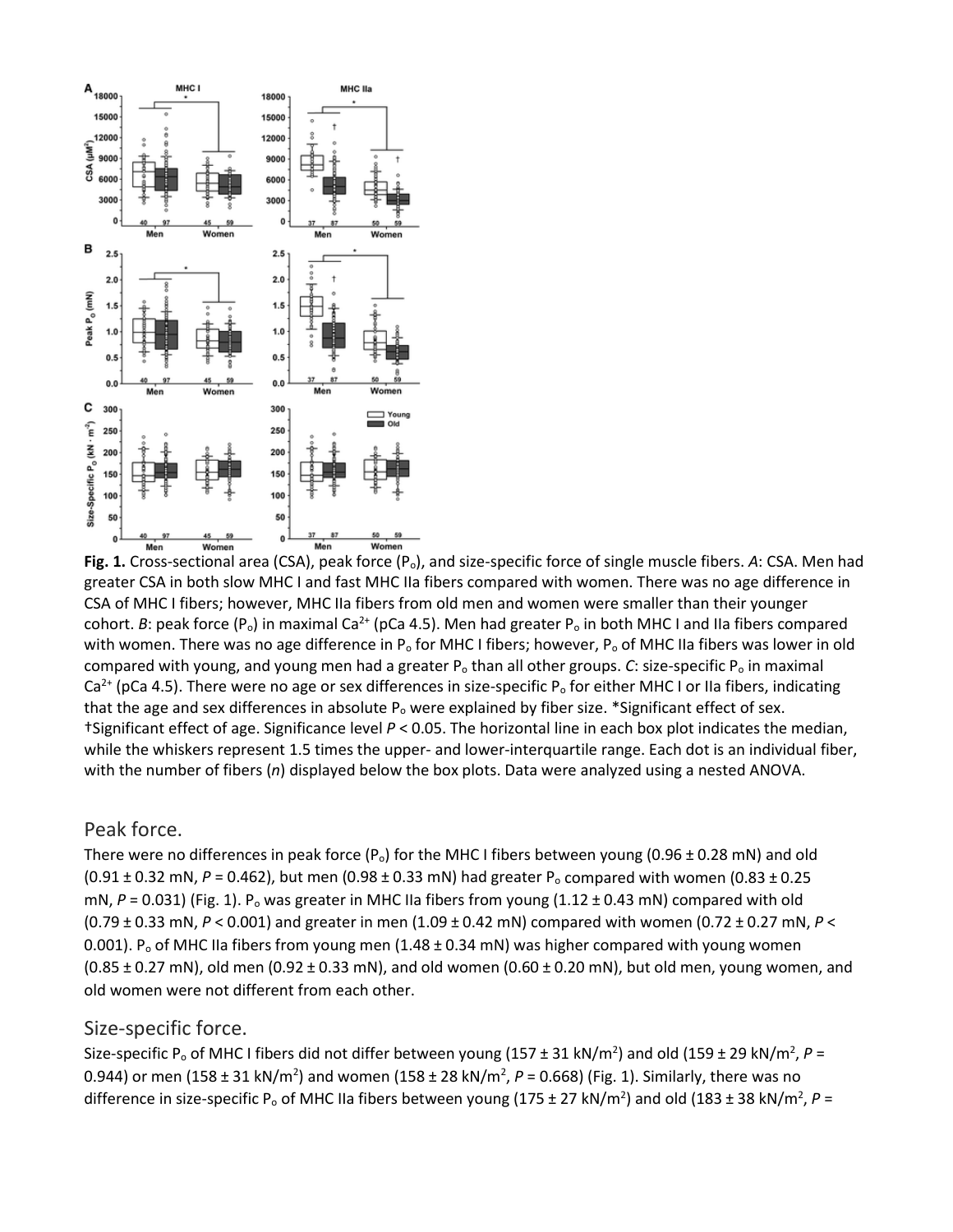0.154) or men (175 ± 34 kN/m<sup>2</sup>) and women (186 ± 34 kN/m<sup>2</sup>, P = 0.286). Irrespective of age or sex, MHC I fibers had a 12% lower size-specific P<sub>o</sub> compared with IIa fibers (158 ± 30 vs. 180 ± 34 kN/m<sup>2</sup>, P < 0.001).

#### $pCa<sub>50</sub>$ .

There were no differences in pCa<sub>50</sub> of MHC I fibers between young (5.85  $\pm$  0.12) and old (5.84  $\pm$  0.12, *P* = 0.601) or men (5.83  $\pm$  0.13) and women (5.87  $\pm$  0.11, P = 0.153) (Fig. 2). Similarly, there were no differences in pCa<sub>50</sub> of MHC IIa fibers between young (5.96 ± 0.10) and old (5.96 ± 0.09, *P* = 0.714) or men (5.96 ± 0.12) and women (5.96 ± 0.08, P = 0.834). Irrespective of age or sex, MHC I fibers had a lower pCa<sub>50</sub> compared with IIa fibers (5.85 ± 0.12 vs. 5.96 ± 0.10, *P* < 0.001).



**Fig. 2.**Mean force-pCa relationship of single muscle fibers. Single muscle fibers were activated in solutions containing free Ca<sup>2+</sup> concentrations ranging from pCa 6.5 to 4.5. A: pCa-force relationship where peak force is expressed as a fraction of maximal Ca<sup>2+</sup> activated force. *B*: pCa<sub>50</sub> calculated by fitting the data with Hill plots. There were no age or sex differences for  $pCa_{50}$  in slow MHC I or fast MHC IIa fibers. Significance level  $P < 0.05$ . The horizontal line in each box plot indicates the median, while the whiskers represent 1.5 times the upper- and lower-interquartile range. Each dot is an individual fiber, with the number of fibers (*n*) displayed below the box plots. Data were analyzed using a nested ANOVA.

#### Activation threshold.

There were no differences in activation threshold (pCa) for MHC I fibers between young (6.75  $\pm$  0.18) and old (6.73  $\pm$  0.17, *P* = 0.745), but men (6.69  $\pm$  0.18) had a lower activation threshold compared with women (6.79  $\pm$ 0.15,  $P = 0.011$ ). There were no differences in activation threshold for MHC IIa fibers between young (6.43 ± 0.11) and old (6.43 ± 0.12, *P* = 0.535) or men (6.44 ± 0.13) and women (6.42 ± 0.09, *P* = 0.801).

#### $n_1$  and  $n_2$ .

There were no differences in  $n_1$  for MHC I fibers between young (2.09  $\pm$  0.81) and old (2.12  $\pm$  0.72, *P* = 0.893) or men (2.11 ± 0.80) and women (2.10 ± 0.74, *P* = 0.876). There were no differences in *n1* for MHC IIa fibers between young (1.50  $\pm$  0.62) and old (1.59  $\pm$  0.73, P = 0.528), but men had a lower  $n_1$  compared with women  $(1.27 \pm 0.60 \text{ vs. } 1.81 \pm 0.63, P < 0.001)$ . There were no differences in  $n<sub>2</sub>$  for MHC I fibers between young  $(2.66 \pm 1.001)$ 0.63) and old (2.68 ± 0.67, *P* = 0.983) or men (2.78 ± 0.73) and women (2.55 ± 0.52, *P* = 0.060). There were also no differences in  $n_2$  for MHC IIa fibers between young (4.92 ± 1.00) and old (4.99 ± 1.05, *P* = 0.868) or men (4.72 ± 0.98) and women (5.17 ± 1.01, *P* = 0.143). Irrespective of age or sex, MHC I fibers had a lower *n2* compared with IIa fibers (2.67 ± 0.65 vs. 4.95 ± 1.02, *P* < 0.001).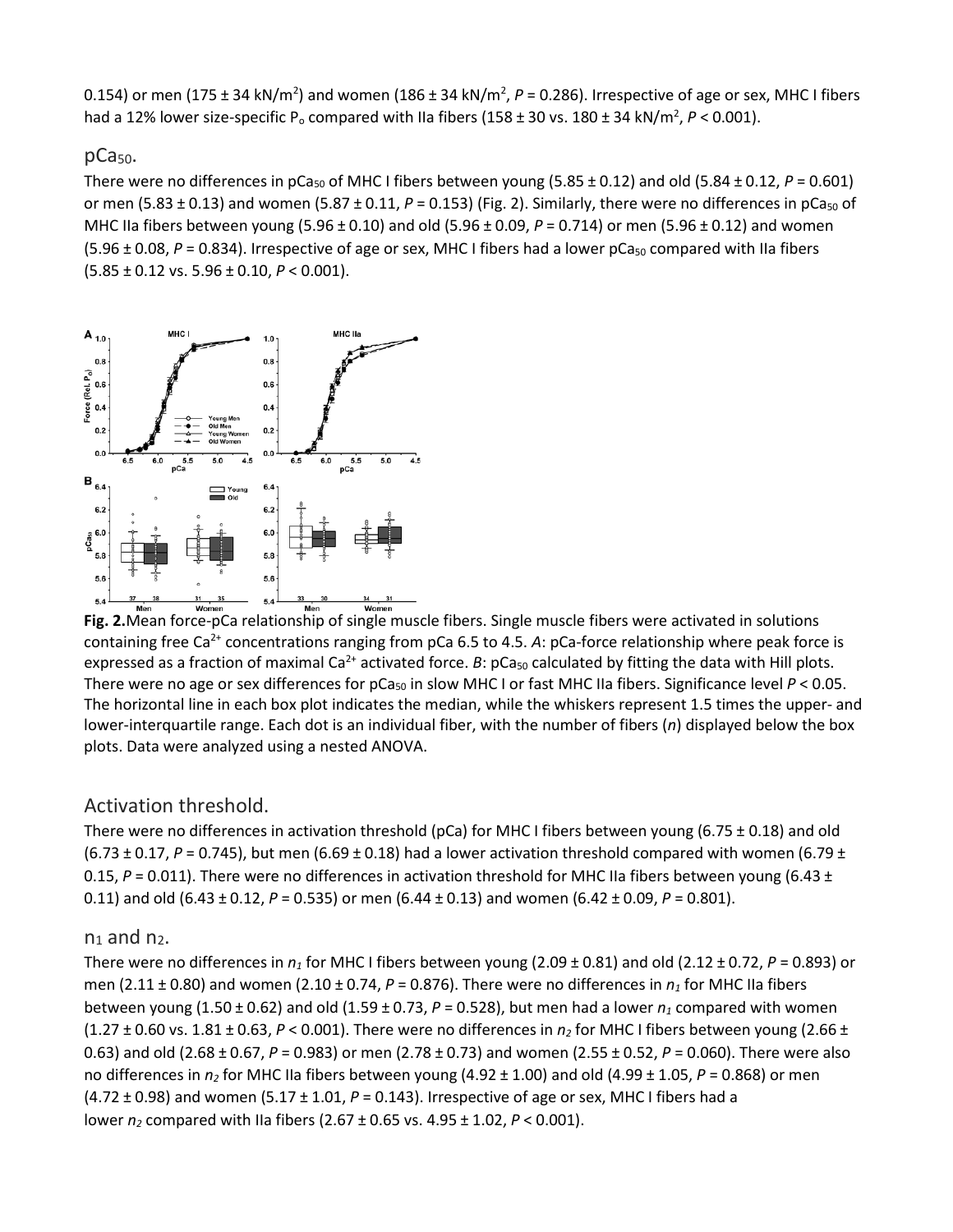k<sub>tr</sub>.

There were no differences in  $k_{tr}$  at pCa 4.5 or pCa<sub>50</sub> between young and old or men and women for either fiber type (Table 2, Fig. 3). Submaximal Ca<sup>2+</sup> decreased  $k_{tr}$  for both MHC I and IIa fibers ( $P < 0.001$ ). There were no age differences in the percent decrease in  $k_{tr}$  from pCa 4.5 to pCa<sub>50</sub> for either MHC I or IIa fibers. However, MHC IIa fibers from men had a lower percent decrease compared with women (74.2 vs. 77.1%, *P* = 0.033). Compared with MHC IIa fibers, MHC I fibers had a lower ktr at pCa 4.5 (2.10 ± 0.39/s vs. 6.87 ± 1.50/s, P < 0.001) and at  $pCa<sub>50</sub>$  (0.56 ± 0.16/s vs. 1.64 ± 0.49/s,  $P < 0.001$ ). MHC I fibers also had a lower percent decrease in  $k_{tr}$  from pCa 4.5 to pCa<sub>50</sub> compared with IIa fibers (72.5  $\pm$  8.9 vs. 75.6  $\pm$  6.9%, *P* = 0.012).

|                                         | Young           | Old             | PValue | Men             | Women           | PValue |
|-----------------------------------------|-----------------|-----------------|--------|-----------------|-----------------|--------|
| Slow MHC I                              |                 |                 |        |                 |                 |        |
| n(N)                                    | 83 (15)         | 155 (19)        |        | 135 (20)        | 103(14)         |        |
| $K_{tr}$ pCa 4.5, /s                    | $2.12 \pm 0.37$ | $2.09 \pm 0.41$ | 0.564  | $2.06 \pm 0.41$ | $2.15 \pm 0.38$ | 0.193  |
| $K_{tr}$ pCa <sub>50</sub> , /s         | $0.58 \pm 0.17$ | $0.55 \pm 0.15$ | 0.793  | $0.57 \pm 0.16$ | $0.56 \pm 0.15$ | 0.862  |
| % Change                                | $-72 \pm 9$     | $-73 \pm 9$     | 0.803  | $-72 \pm 11$    | $-74 \pm 6$     | 0.257  |
| n(N)                                    | 73 (14)         | 131 (19)        |        | 116 (19)        | 88 (14)         |        |
| $V0$ pCa 4.5, fl/s                      | $1.14 \pm 0.31$ | $1.07 \pm 0.29$ | 0.377  | $1.12 \pm 0.35$ | $1.06 \pm 0.21$ | 0.368  |
| V <sub>0</sub> pCa <sub>50</sub> , fl/s | $0.45 \pm 0.18$ | $0.38 \pm 0.14$ | 0.138  | $0.41 \pm 0.17$ | $0.41 \pm 0.14$ | 0.578  |
| % Change                                | $-61 \pm 9$     | $-64 \pm 8$     | 0.240  | $-64 \pm 9$     | $-62 \pm 8$     | 0.516  |
| Fast MHC IIa                            |                 |                 |        |                 |                 |        |
| n(N)                                    | 80(17)          | 131 (80)        |        | 113 (20)        | 98 (15)         |        |
| $K_p$ pCa 4.5, /s                       | $6.59 \pm 1.35$ | $7.04 \pm 1.57$ | 0.252  | $6.69 \pm 1.54$ | $7.07 \pm 1.44$ | 0.250  |
| $K_{tr}$ pCa <sub>50</sub> , /s         | $1.60 \pm 0.45$ | $1.66 \pm 0.51$ | 0.622  | $1.69 \pm 0.55$ | $1.59 \pm 0.40$ | 0.199  |
| % Change`                               | $-75 \pm 7$     | $-76 \pm 7$     | 0.535  | $-74 \pm 8$     | $-77 \pm 6$     | 0.033  |
| n(N)                                    | 58 (15)         | 91(18)          |        | 81 (19)         | 68 (14)         |        |
| $V0$ pCa 4.5, fl/s                      | $3.20 \pm 1.07$ | $3.38 \pm 1.09$ | 0.563  | $3.46 \pm 1.11$ | $3.13 \pm 1.02$ | 0.235  |
| $Vo$ pCa <sub>50</sub> , fl/s           | $0.97 \pm 0.58$ | $0.97 \pm 0.44$ | 0.839  | $1.03 \pm 0.55$ | $0.89 \pm 0.41$ | 0.354  |
| % Change                                | $-72 \pm 9$     | $-71 \pm 9$     | 0.923  | $-71 \pm 10$    | $-72 \pm 8$     | 0.736  |

Table 2.  $k_{tr}$  and  $V_0$  at maximal and submaximal Ca<sup>2+</sup> levels

Data are presented as means ± SD. The number of fibers (*n*) and number of subjects (*N*) are reported for each group and fiber type. Sexes are combined when comparing age groups, and ages are combined when comparing between sexes. k<sub>tr</sub>, rate of force development; V<sub>°</sub>, unloaded shortening velocity. Boldfaced P values highlight statistical significance at *P* < 0.05.

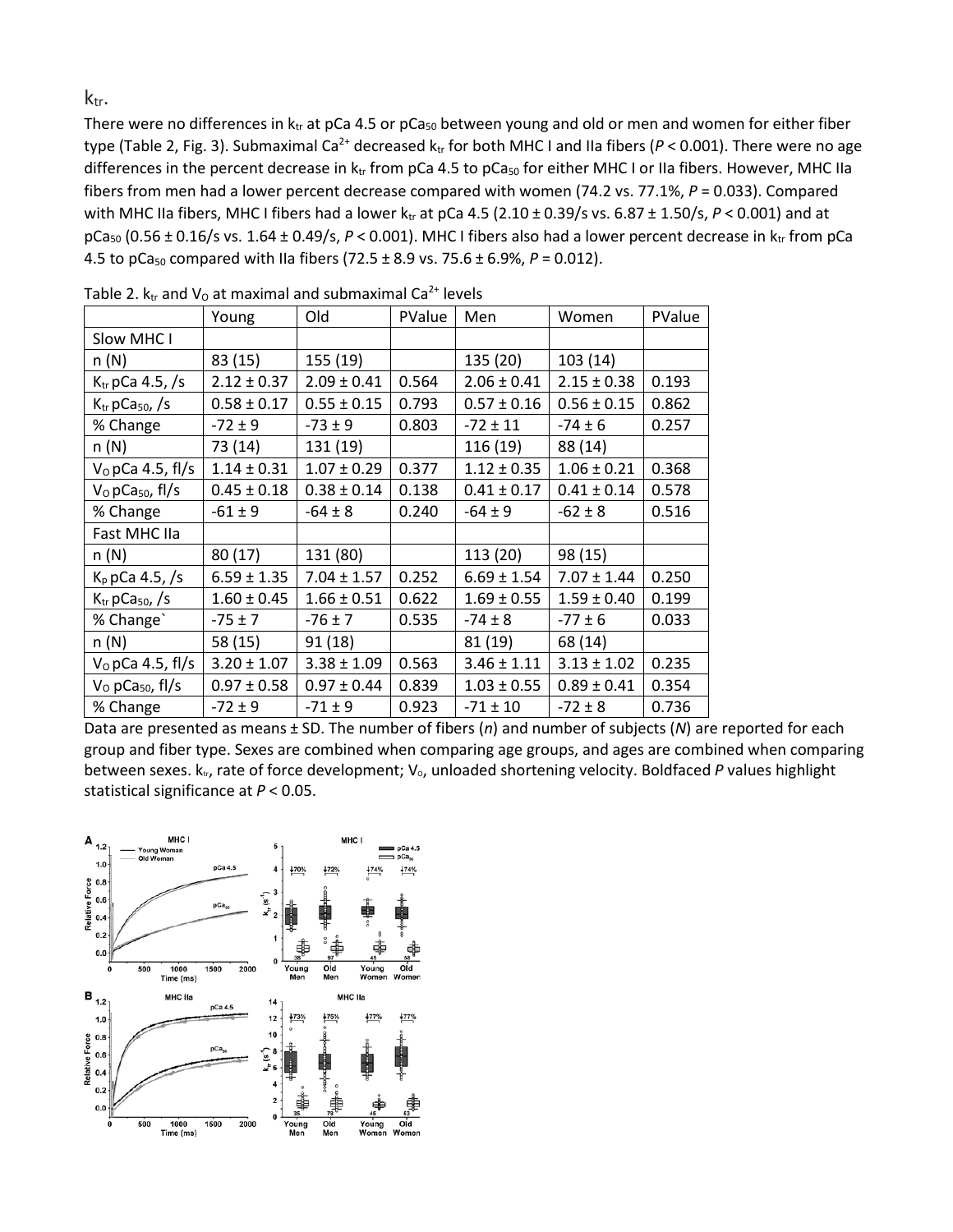**Fig. 3.** Rate of force development ( $k_{tr}$ ) of single fibers measured in maximal (pCa 4.5) and half-maximal (pCa<sub>50</sub>) Ca<sup>2+</sup>. A: slow MHC I fibers. *Left*, representative force traces of a single fiber from a young and old woman, where  $k_{tr}$  is determined from the best fit of an exponential function following a slack and rapid re-extension maneuver. Traces are superimposed to compare between the young and old and between the two Ca<sup>2+</sup> levels. *Right*, group means for ktr. *B*: fast MHC IIa fibers. *Left*, representative traces of a single fiber from a young and old woman. *Right*, group means for k<sub>tr</sub>. There were no age or sex differences for k<sub>tr</sub> in pCa 4.5 or pCa<sub>50</sub> for either fiber type. Significance level *P* < 0.05. The horizontal line in each box plot indicates the median, while the whiskers represent 1.5 times the upper- and lower-interquartile range. Each dot is an individual fiber, with the number of fibers (*n*) displayed below the box plots. Data were analyzed using a nested ANOVA.

 $V_{0}$ .

There were no differences in  $V_0$  at pCa 4.5 or pCa<sub>50</sub> between young and old or men and women for either fiber type (Table 2, Fig. 4). Submaximal Ca<sup>2+</sup> decreased V<sub>o</sub> for both MHC I and IIa fibers ( $P < 0.001$ ). However, there were no age or sex differences in the percent decrease in  $V_0$  from pCa 4.5 to pCa<sub>50</sub> for either MHC I or IIa fibers. Compared with MHC IIa fibers, MHC I fibers had a lower V<sub>o</sub> at pCa 4.5 (1.10  $\pm$  0.30 vs. 3.31  $\pm$  1.08 fl/s,  $P < 0.001$ ) and pCa<sub>50</sub> (0.41  $\pm$  0.16 vs. 0.97  $\pm$  0.50 fl/s,  $P < 0.001$ ). MHC I fibers also had a lower percent decrease in V<sub>o</sub> from pCa 4.5 to pCa50 compared with IIa fibers (63.0 ± 8.7 vs. 71.0 ± 9.3%, *P* < 0.001).



Fig. 4. Unloaded shortening velocity (V<sub>o</sub>) measured in maximal (pCa 4.5) and half-maximal (pCa<sub>50</sub>) Ca<sup>2+</sup>. A: slow MHC I fibers. *B*: fast MHC IIa fibers. There were no age or sex differences for  $V_0$  in pCa 4.5 or pCa<sub>50</sub> for either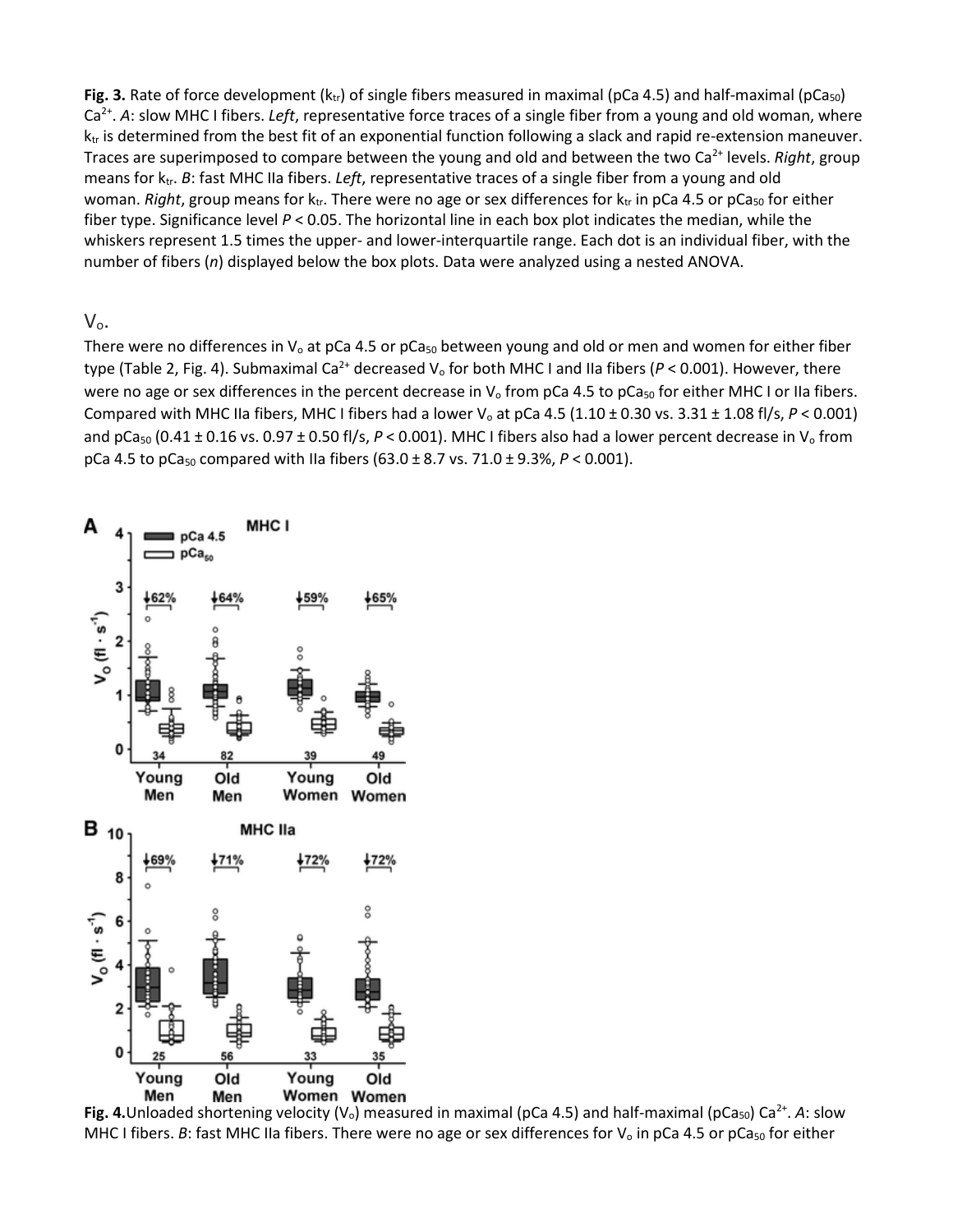fiber type. Significance level *P* < 0.05. The horizontal line in each box plot indicates the median, while the whiskers represent 1.5 times the upper- and lower-interquartile range. Each dot is an individual fiber, with the number of fibers (*n*) displayed below the box plots. Data were analyzed using a nested ANOVA.

#### V<sub>o</sub> below and above 10% shortening.

There were no age or sex differences in  $V_0$  below or above 10% shortening for either Ca<sup>2+</sup> level or fiber type (Table 3, Figs. 5 and 6). For all cohorts and both fiber types,  $V_0$  decreased with increased shortening length and decreased [Ca<sup>2+</sup>], such that the V<sub>o</sub> below 10% in pCa 4.5 > V<sub>o</sub> above 10% in pCa 4.5 > V<sub>o</sub> below 10% in pCa<sub>50</sub> >  $V_0$  above 10% in pCa<sub>50</sub>. Similarly, the percent decrease in  $V_0$  at longer compared with shorter slack distances did not differ with age for either Ca<sup>2+</sup> level or fiber type. Specifically, the percent decrease in  $V_0$  in pCa 4.5 for young and old adults was 21 ± 17 and 20 ± 17% in slow MHC I (*P* = 0.672) and 35 ± 14 and 32 ± 13% in fast MHC IIa fibers ( $P = 0.115$ ), while in pCa<sub>50</sub> it was 32 ± 17 vs. 38 ± 14% ( $P = 0.308$ ) for MHC I and 42 ± 16 vs. 41 ± 13% ( $P = 0.115$ ) 0.470) for MHC IIa fibers.

|                        | Young           | Old             | PValue | Men             | Women           | PValue |
|------------------------|-----------------|-----------------|--------|-----------------|-----------------|--------|
| Slow MHC I             |                 |                 |        |                 |                 |        |
| n(N)                   | 73 (14)         | 131 (19)        |        | 116 (19)        | 88 (14)         |        |
| <10% shortening        |                 |                 |        |                 |                 |        |
| $p$ Ca 4.5, fl/s       | $13.6 \pm 0.45$ | $1.30 \pm 0.54$ | 0.228  | $1.40 \pm 0.60$ | $1.22 \pm 0.33$ | 0.825  |
| $pCa50$ , fl/s         | $0.60 \pm 0.26$ | $0.55 \pm 0.26$ | 0.358  | $0.59 \pm 0.30$ | $0.54 \pm 0.19$ | 0.834  |
| % Change               | $-55 \pm 12$    | $-56 \pm 14$    | 0.922  | $-56 \pm 15$    | $-55 \pm 12$    | 0.562  |
| >10% shortening        |                 |                 |        |                 |                 |        |
| $p$ Ca 4.5, fl/s       | $1.04 \pm 0.32$ | $0.98 \pm 0.26$ | 0.223  | $1.02 \pm 0.34$ | $0.99 \pm 0.21$ | 0.473  |
| $pCa50$ fl/s           | $0.40 \pm 0.16$ | $0.33 \pm 0.12$ | 0.076  | $0.35 \pm 0.15$ | $0.35 \pm 0.13$ | 0.714  |
| % Change               | $-61 \pm 12$    | $-67 \pm 8$     | 0.217  | $-65 \pm 10$    | $-64 \pm 10$    | 0.743  |
| <b>Fast MHC IIa</b>    |                 |                 |        |                 |                 |        |
| n(N)                   | 58 (15)         | 91(18)          |        | 81 (19)         | 68 (14)         |        |
| <10% shortening        |                 |                 |        |                 |                 |        |
| $p$ Ca 4.5, fl/s       | $4.25 \pm 1.62$ | $4.37 \pm 1.46$ | 0.942  | $4.62 \pm 1.52$ | $3.97 \pm 1.46$ | 0.064  |
| pCa <sub>50</sub> fl/s | $1.51 \pm 1.17$ | $1.38 \pm 0.56$ | 0.865  | $1.57 \pm 1.02$ | $1.26 \pm 0.54$ | 0.176  |
| % Change               | $-65 \pm 17$    | $-68 \pm 11$    | 0.719  | $-66 \pm 16$    | $-68 \pm 10$    | 0.783  |
| >10% shortening        |                 |                 |        |                 |                 |        |
| $p$ Ca 4.5, fl/s       | $2.69 \pm 0.88$ | $2.90 \pm 0.91$ | 0.275  | $2.90 \pm 0.94$ | $2.72 \pm 0.85$ | 0.635  |
| $PCa50$ , fl/s         | $0.82 \pm 0.47$ | $0.82 \pm 0.41$ | 0.901  | $0.86 \pm 0.47$ | $0.77 \pm 0.37$ | 0.551  |
| % Change               | $-71 \pm 9$     | $-72 \pm 10$    | 0.550  | $-71 \pm 11$    | $-72 \pm 8$     | 0.638  |

Table 3.  $V_0$  below and above 10% shortening at maximal and submaximal Ca<sup>2+</sup> levels

Data are presented as means ± SD. The number of fibers (*n*) and number of subjects (*N*) are reported for each group and fiber type. Sexes are combined when comparing age groups, and ages are combined when comparing between sexes. Significance level *P* < 0.05.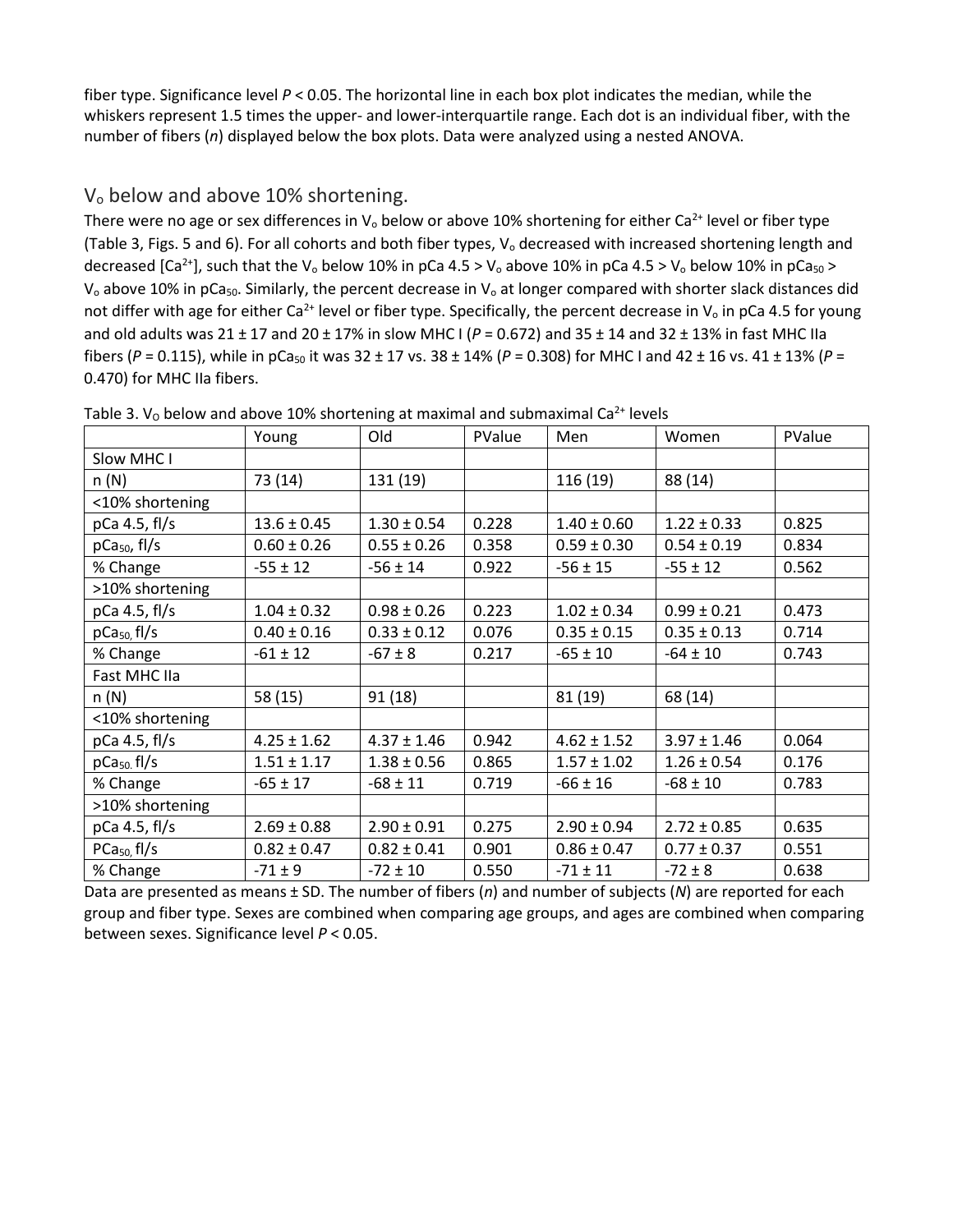

Fig. 5. Unloaded shortening velocity (V<sub>o</sub>) of slow MHC I fibers measured below and above 10% shortening in maximal (pCa 4.5) and half-maximal (pCa<sub>50</sub>) Ca<sup>2+</sup>. A: representative plot of individual fibers from a young and old woman for V<sub>o</sub> below (filled symbols) and above (open symbols) 10% shortening in both pCa 4.5 and pCa<sub>50</sub>. *B*: group means for V<sub>o</sub> below 10% shortening in both pCa 4.5 and pCa<sub>50</sub>. *C*: group means for V<sub>o</sub> above 10% shortening in both pCa 4.5 and pCa<sub>50</sub>. There were no age or sex differences in  $V_0$  below or above 10% shortening in either pCa 4.5 or pCa<sub>50</sub>. Significance level  $P < 0.05$ . The horizontal line in each box plot indicates the median, while the whiskers represent 1.5 times the upper- and lower-interquartile range. Each dot is an individual fiber, with the number of fibers (*n*) displayed below the box plots. Data were analyzed using a nested ANOVA.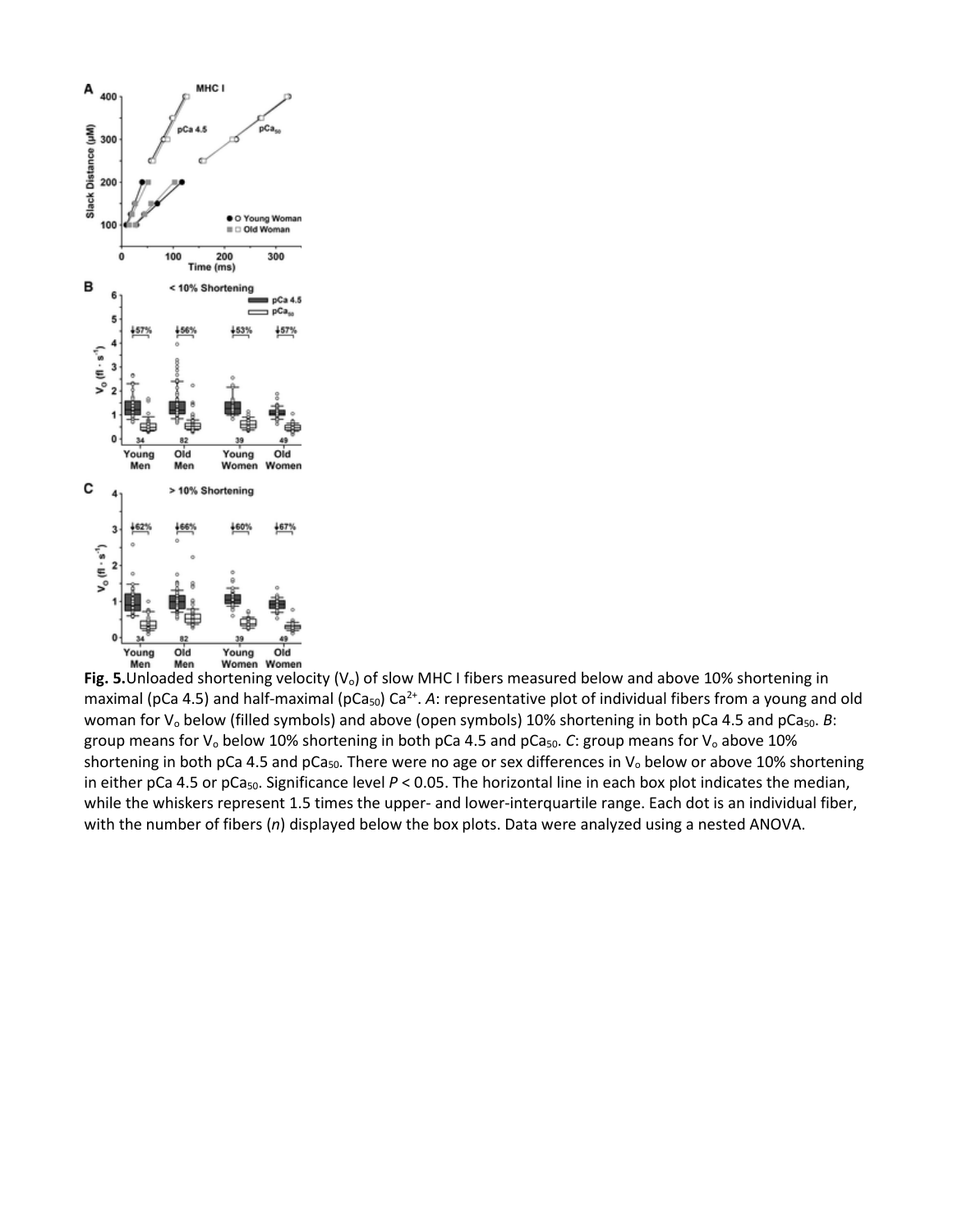

**Fig. 6.**Unloaded shortening velocity (V<sub>o</sub>) of fast MHC IIa fibers measured below and above 10% shortening in maximal (pCa 4.5) and half-maximal  $Ca^{2+}$  (pCa<sub>50</sub>). A: representative plot of individual fibers from a young and old woman for V<sub>o</sub> below (filled symbols) and above (open symbols) 10% shortening in both pCa 4.5 and pCa<sub>50</sub>. *B*: group means for  $V_0$  below 10% shortening in both pCa 4.5 and pCa<sub>50</sub>. *C*: group means for  $V_0$  above 10% shortening in both pCa 4.5 and pCa<sub>50</sub>. There were no age or sex differences in  $V_0$  below or above 10% shortening in either pCa 4.5 or pCa<sub>50</sub>. The horizontal line in each box plot indicates the median, while the whiskers represent 1.5 times the upper- and lower-interquartile range. Each dot is an individual fiber, with the number of fibers (*n*) displayed below the box plots. Data were analyzed using a nested ANOVA.

The percent decrease in  $V_0$  from below to above 10% shortening did not differ between men and women in MHC I fibers at pCa 4.5 (23 ± 18 vs. 17 ± 15%,  $P = 0.068$ ) and pCa<sub>50</sub> (37 ± 16 vs. 33 ± 15%,  $P = 0.244$ ), or in MHC IIa fibers at  $pCa<sub>50</sub>$  (43 ± 16 vs. 39 ± 12%, *P* = 0.068). However, the percent decrease in V<sub>o</sub> for MHC IIa fibers at pCa 4.5 was greater in men compared with women (36 ± 13 vs. 29 ± 14%, *P* = 0.013).

Irrespective of age or sex, there were several differences in  $V_0$  between fiber types and Ca<sup>2+</sup> levels. At both Ca<sup>2+</sup> levels, MHC I fibers had a lower V<sub>o</sub> below ( $P < 0.001$ ) and above 10% shortening ( $P < 0.001$ ) compared with MHC IIa fibers. The percent decrease in  $V_0$  from below to above 10% shortening was greater at pCa<sub>50</sub> compared with pCa 4.5 for both MHC I (36 ± 16 vs. 20 ± 17%, *P* < 0.001) and IIa fibers (41 ± 15 vs. 33 ± 14%, *P* < 0.001), with a lower percent decrease in MHC I compared with IIa fibers at both Ca<sup>2+</sup> levels (P < 0.05). The percent decrease in V<sub>o</sub> from pCa 4.5 to pCa<sub>50</sub> was lower below compared with above 10% shortening in both MHC I ( $P < 0.001$ ) and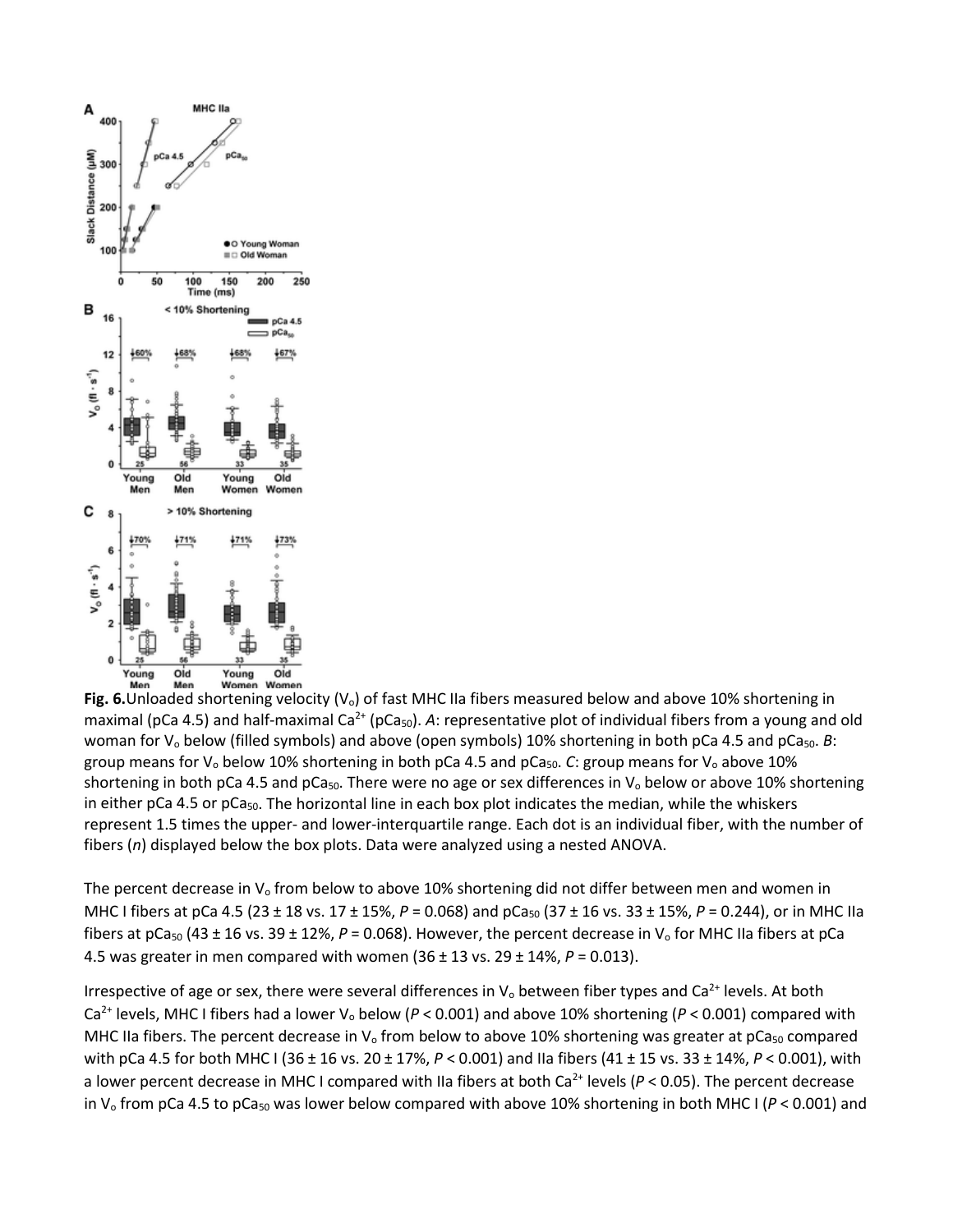IIa fibers (*P* = 0.001) (Table 3, Figs. 5 and 6) but was lower in MHC I compared with IIa fibers at both shortening lengths (*P* < 0.001).

#### Protein content and phosphorylation.

MHC composition was similar between young and old adults (57 ± 15 and 53 ± 13% MHC I in young and old, respectively; *P* = 0.568) and between men and women (54 ± 16 and 56 ± 12% MHC I in men and women, respectively; *P* = 0.769). Aging did not alter protein isoform content of RLC, TnI, or MyBP-C (Fig. 7). The only difference in protein content between sexes was in TnI, where men had less of the slow isoform than women (*P* = 0.005). Using the ProQ Diamond stain, we were unable to detect phosphorylation of TnI or MyBP-C in any of the samples studied and found no age or sex differences in RLC phosphorylation (Fig. 8). For all measurements and in all cohorts, there was large variability between individuals.



**Fig. 7.** Relative protein content. *A*: myosin regulatory light chain (RLC). *B*: troponin I (TnI). *C*: myosin binding protein C (MyBP-C). Proteins were identified with antibodies specific to either the slow or fast isoform of each protein. Protein content was normalized to total protein, expressed relative to the pooled homogenate control and then expressed relative to MHC content. Representative Western blots are shown for each protein along with the molecular weight marker from the corresponding Sypro Ruby-stained membrane. There were no age or sex differences except for TnI slow, where men had less content compared with women (*P* = 0.005). \*Significant effect of sex. Significance level *P* < 0.05. Individual subjects are shown as symbols with group means indicated by gray horizontal lines. *N* = 6 subjects for each cohort except young men, where *N* = 5. C, control; L, ladder; OM, old men; OW, old women; YM, young men; YW, young women. Data were analyzed with a two-way ANOVA.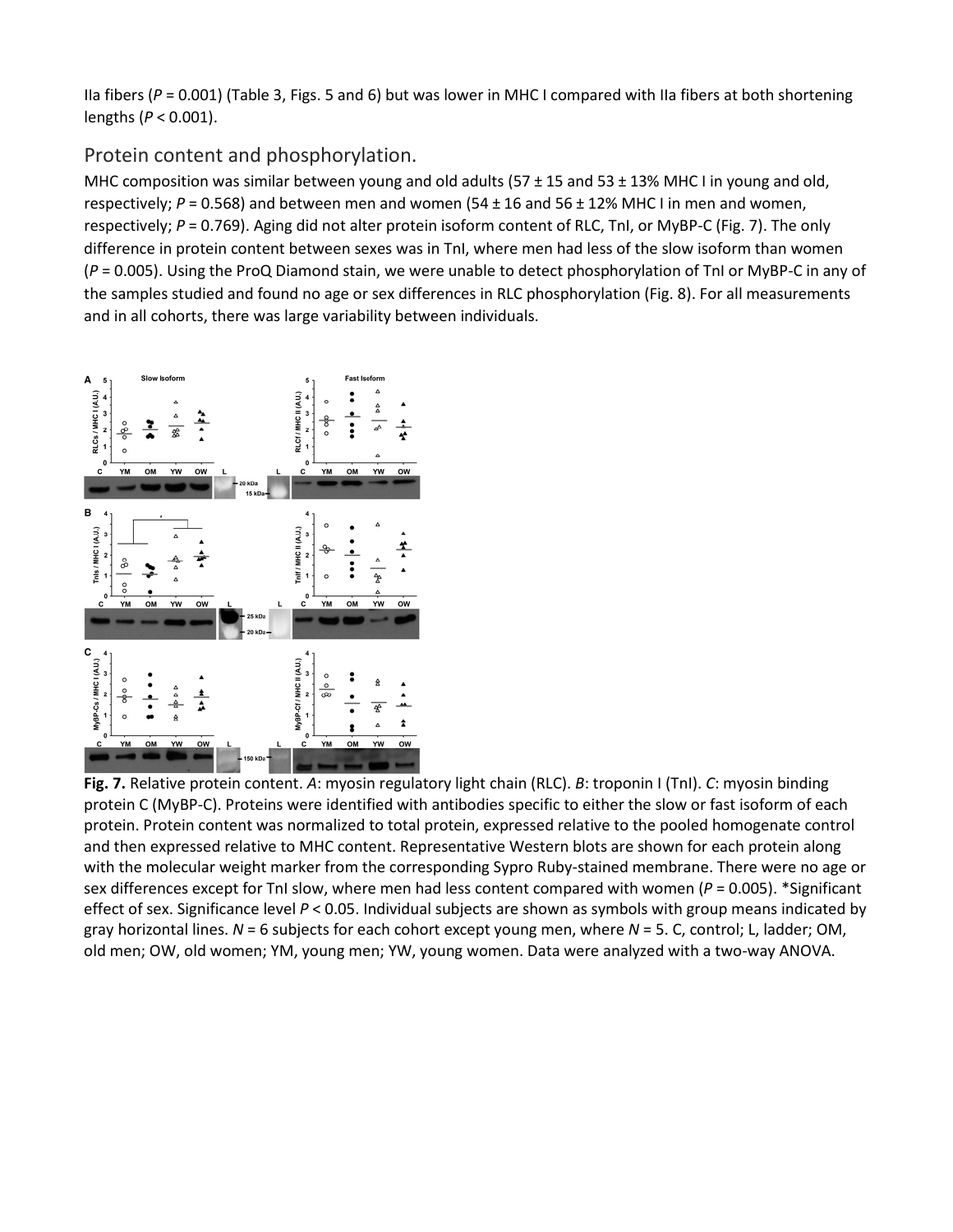

**Fig. 8.** Relative phosphorylation of myosin regulatory light chain (RLC). *A*: representative ProQ Diamond (phosphorylated protein) and Sypro Ruby-stained (total protein) gels are shown with the corresponding molecular weight markers to the *left*. Phosphorylation signals were normalized to total protein and then to a control homogenate comprising pooled samples from all four cohorts. *B*: phosphorylation of slow RLC (RLCs). *C*: phosphorylation of fast RLC (RLCf). Individual subjects are shown as symbols with group means indicated by gray horizontal lines. There were no age or sex differences. Significance level *P* < 0.05. Data were analyzed with a two-way ANOVA. *N* = 5 for each cohort.

## **DISCUSSION**

The primary purpose of this study was to test the effects of age and sex on single muscle fiber  $Ca<sup>2+</sup>$  sensitivity (pCa-force relationship), rate of force development ( $k_{tr}$ ), and maximal shortening velocity ( $V_o$ ) at short and long displacements. Importantly, we investigated these contractile properties in both maximal and submaximal  $Ca<sup>2+</sup>$ . Contrary to our hypotheses, we found no effect of age on Ca<sup>2+</sup> sensitivity,  $k_{tr}$ , or  $V_0$  for men or women, suggesting that contractile function is preserved with age in both sexes. Consistent with our previous work in men (69), we found marked atrophy and lower absolute  $P_0$  in MHC IIa fibers with aging, but no change in sizespecific  $P_0$ , indicating that the age-related differences in  $P_0$  for both men and women were explained by fiber size. Because fiber CSA and  $P_0$  are lower in young women compared with young men, the selective atrophy of fast fibers with age may be more detrimental to older women. These data, along with those of Sundberg et al. (69), suggest that the age-associated reductions in contractile function for both men and women are due primarily to the selective atrophy of fast fibers rather than changes in muscle quality.

#### Age and sex have little to no effect on the force-pCa relationship.

We observed no differences in Ca<sup>2+</sup> sensitivity (pCa<sub>50</sub>) with age, which is in line with some studies (32, 33) but in contrast to others (37, 68). The explanation for the discrepancies between studies is unclear; however, one possibility is that three of the four previous studies did not control the temperature of the experiments or measure sarcomere spacing (32, 33, 37), both factors known to affect Ca<sup>2+</sup> sensitivity (65). It is also notable that our study is *1*) the largest human aging data set on the force-pCa relationship, examining 68 and 73 MHC I and 61 and 67 MHC IIa fibers from young and older adults, respectively, and *2*) includes older adults that were on average 6–10 yr older than previous studies (32, 33, 37, 68). Similar to our findings on pCa<sub>50</sub>, we found no effect of age on the slopes (*n1* and *n2*) or activation threshold of the force-pCa relationship, which agrees with a majority of studies (32, 33, 37) but not all (68). When the Hill coefficient is calculated, forces less than 50%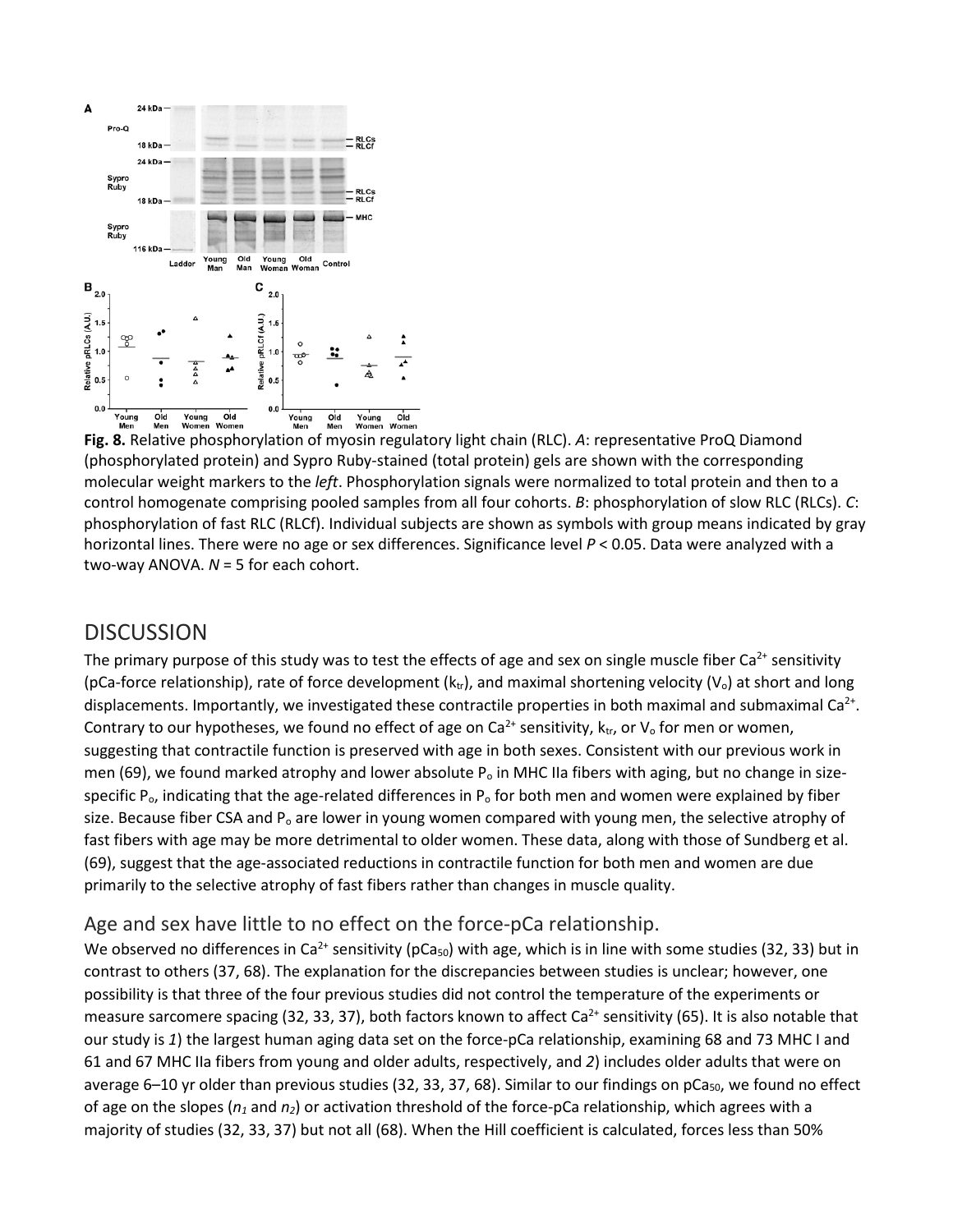Po (*n2*) show greater cooperative activation of thin filaments, increasing the likelihood of myosin strong binding to actin and increasing force at low  $[Ca<sup>2+</sup>]$  (44, 53). Our  $n_2$  data suggest that cooperative activation of thin filaments is preserved with aging.

Similar to the effects of age, we found minimal effects of sex on the pCa-force relationship. We did, however, observe that women had a greater  $n_1$  in fast MHC IIa fibers and a greater activation threshold in slow MHC I fibers compared with men. An activation threshold at lower  $[Ca^{2+}]$  (higher pCa) indicates that more  $Ca^{2+}$  is needed to initiate force in fibers from men compared with women. To our knowledge, the only other study to investigate pCa-force parameters separately for men and women is Straight et al. (68), and they found no sex difference in either young or old participants. Overall, the data show little, if any, effect of age or sex on the force-pCa relationship, suggesting that myofilament  $Ca^{2+}$  sensitivity is not a primary contributor to declines in force with aging in either men or women.

Low- to high-force kinetics of the cross-bridge cycle are preserved with aging. Similar to our previous work in saturating  $Ca^{2+}$  conditions (69), we found no age differences in  $k_{tr}$  and, additionally, no sex differences. To our knowledge, this is the first study on the effects of aging and sex on  $k_{\text{tr}}$ , and our data show that  $k_{tr}$  of fibers from older women are equivalent to the other cohorts in saturating  $Ca^{2+}$ . This finding indicates that the net movement of cross-bridges from the low- to high-force state (47) is not affected by sex or age. The only other study on the effect of aging on  $k_{tr}$  reported a reduced  $k_{tr}$  in slow fibers from older compared with young men (61). Factors that could explain the discrepancy between studies, as mentioned in Sundberg et al. (69), include methods of fiber typing based on  $V_0$  rather than MHC composition, experimental temperature (10 vs. 15°C in the current study), fiber compliance due to attachment method, or sarcomere spacing (2.8 vs. 2.5 µm in the current study). Given the robustness of our data (i.e., number of subjects and fibers analyzed), it seems unlikely that aging affects the low- to high-force transition of the crossbridge cycle in either men or women.

To further test whether aging affects the low- to high-force transition, we also compared  $k_{tr}$  of fibers from young and old men and women in submaximal  $Ca^{2+}$ . It is known from animal studies that  $k_{tr}$  is depressed by submaximal Ca<sup>2+</sup>, an effect that seems primarily dependent on Ca<sup>2+</sup> binding to troponin C (TnC) (10). Contrary to our hypothesis, we observed no age differences in  $k_{tr}$  at pCa<sub>50</sub>, suggesting that any condition that lowers [Ca<sup>2+</sup>], such as muscle fatigue, would not exacerbate the depression of  $k<sub>tr</sub>$  in older adults. This finding in combination with our observation that aging did not alter the pCa-force relationship, which is also affected by  $Ca^{2+}$  binding to TnC (53, 55), suggests that aging does not alter the ability of  $Ca<sup>2+</sup>$  to bind to TnC.

#### Maximal shortening velocity is unaffected by age and sex.

Our finding that  $V_0$  is preserved with aging in saturating  $Ca^{2+}$  is in agreement with several previous publications (20, 36, 69, 74), but in contrast to others reporting an age-induced decline in fiber  $V_0$  (8, 13, 38, 58, 61). The discrepancies between studies are unclear but may involve the number of subjects, fiber storage conditions, or the statistical analyses (nested vs. nonnested). Similar to the findings on aging, we also observed no sex differences in  $V_0$ . Nearly all previous studies on  $V_0$  and aging either collected the data only in men or did not indicate whether women were included. To our knowledge, the only study that analyzed men and women is Trappe et al. (74), and in agreement with our data, they did not observe an age- or sex-related decline in  $V_o$ . Together, these data suggest that in saturating  $Ca^{2+}V_0$  is preserved with age in both men and women.

Previous studies have focused on  $V_0$  in maximal Ca<sup>2+</sup> (pCa 4.5), whereas in vivo Ca<sup>2+</sup> conditions may at times be subsaturating (e.g., muscle fatigue) (4). Contrary to our hypothesis, we did not observe an age difference in  $V_0$  in men or women in submaximal Ca<sup>2+</sup>, nor with shortening below or above 10% of fiber length. Similar to other studies at pCa 4.5 (52, 54), the  $V_0$  determined from the slope of the time to redevelop force and the slack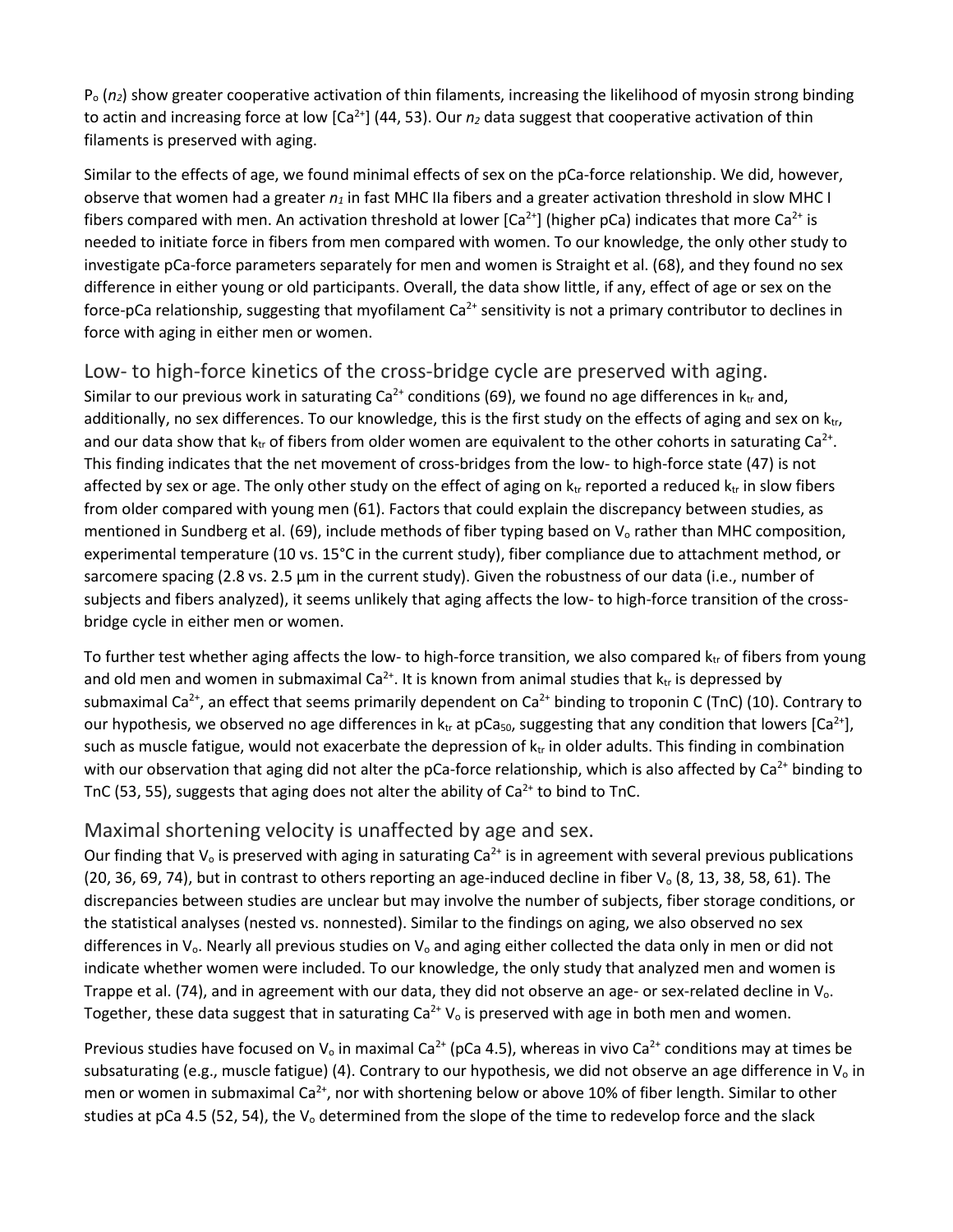distance was well fit by a simple linear regression. However, further analysis revealed that even in maximal Ca<sup>2+</sup> the reduction in V<sub>o</sub> at slack distances above compared with below 10% fiber length can be >1 fl/s for fast fibers (Table 3). We also observed a larger reduction in  $V_0$  with greater slack distances in pCa<sub>50</sub> compared with pCa 4.5, and this reduction was greater for MHC IIa compared with MHC I fibers. Specifically, the percent decrease in  $V_0$  with decreased Ca<sup>2+</sup> at >10% shortening was 61% for MHC I and 71% for MHC IIa fibers (Table 3). These findings agree qualitatively with data from rabbit muscle (52, 54); however, unlike in rabbit muscle where V<sub>o</sub> below 10% shortening was unaltered in pCa 4.5 compared with pCa<sub>50</sub>, we observed a decreased V<sub>o</sub> in both fast and slow fibers from humans (Table 3). Consequently, in pCa<sub>50</sub> the decreased slope from below to above 10% shortening was less than observed in rabbit fibers (52, 54). The explanation for the discrepancy between studies is unknown but could be due to species and/or muscle fiber type differences. For example, fibers from the psoas muscle of rabbit are almost exclusively MHC IIb (5), whereas fibers from the vastus lateralis of humans are primarily MHC I and IIa.

The reduction in V<sub>o</sub> under low  $[Ca^{2+}]$  and high shortening lengths has been attributed to increased internal drag from slower cross-bridge turnover due to MyBP-C binding to actin, and/or the cooperative inactivation of thin filaments decreasing the number of strongly bound cross-bridges (31, 34, 44, 52, 54, 71). The latter is thought to be related to reduced thick filament cooperativity in low  $[Ca<sup>2+</sup>]$  such that the reduced force also slows velocity (25). Consequently, our finding of no age differences in the effects of low  $[Ca^{2+}]$  or the degree of shortening on  $V_0$  provides further evidence that Ca<sup>2+</sup> sensitivity is unaltered by aging. Additionally, it suggests that processes altering the speed of cross-bridge turnover and internal drag, such as MyBP-C tethering the myosin head to actin, are also unaltered.

### Protein content and phosphorylation of a few key regulatory proteins are preserved with age.

One focus of this study was to determine if aging induces changes in key regulatory proteins known to affect  $Ca<sup>2+</sup>$  sensitivity and contractile function in submaximal  $Ca<sup>2+</sup>$ . We found no differences in the protein content of RLC, TnI, or MyBP-C between young and older adults (Fig. 7), which is consistent with our findings of preserved  $Ca<sup>2+</sup>$  sensitivity and contractile function in both maximal and submaximal  $Ca<sup>2+</sup>$  with age. These findings, however, are in contrast to other studies that observed an increase in the slow RLC isoform with aging in both rodents (23) and humans (24). The reported increase in slow RLC occurred in conjunction with an age-related increase in the slow MHC isoform. We observed no age difference in the distribution of MHC isoforms, which may explain the discrepancies between studies and is consistent with previous observations from our laboratory (69). The discrepancies may also be due to species differences and/or genetic diversity between individuals, as reflected in the large variation in protein isoform content (Fig. 7). Additionally, physical inactivity and/or denervation, which often occurs in older adults, can increase the expression and coexpression of the MHC IIx isoform (6, 22, 67). In support of this possibility, our single fiber studies tested multiple hybrid IIa/IIx fibers in four of the six older women that were also assessed for protein content, but none of the young women. Given most rodent colonies are inbred, less variation between individual animals would also be expected compared with humans. This genetic diversity, or lack thereof, may in part explain why cross species results do not always agree (40, 66).

In addition to protein content, establishing whether aging alters the phosphorylation levels of key regulatory proteins is important. For example, increased phosphorylation of cardiac TnI is known to decrease  $Ca<sup>2+</sup>$  sensitivity and increase cross-bridge kinetics (35, 79), while increased phosphorylation of MyBP-C is thought to untether the myosin heads, increasing the probability and kinetics of myosin strong binding to actin (64). Previous studies from mouse skeletal muscle have shown decreased phosphorylation of slow MyBP-C with age (1, 2). However, we were unable to detect phosphorylation of either MyBP-C or TnI from our human samples. The lack of detection could be due to the methods (i.e., ProQ Diamond stain is not sensitive enough) or because these proteins are not phosphorylated in the human vastus lateralis when extracted from quiescent muscle. In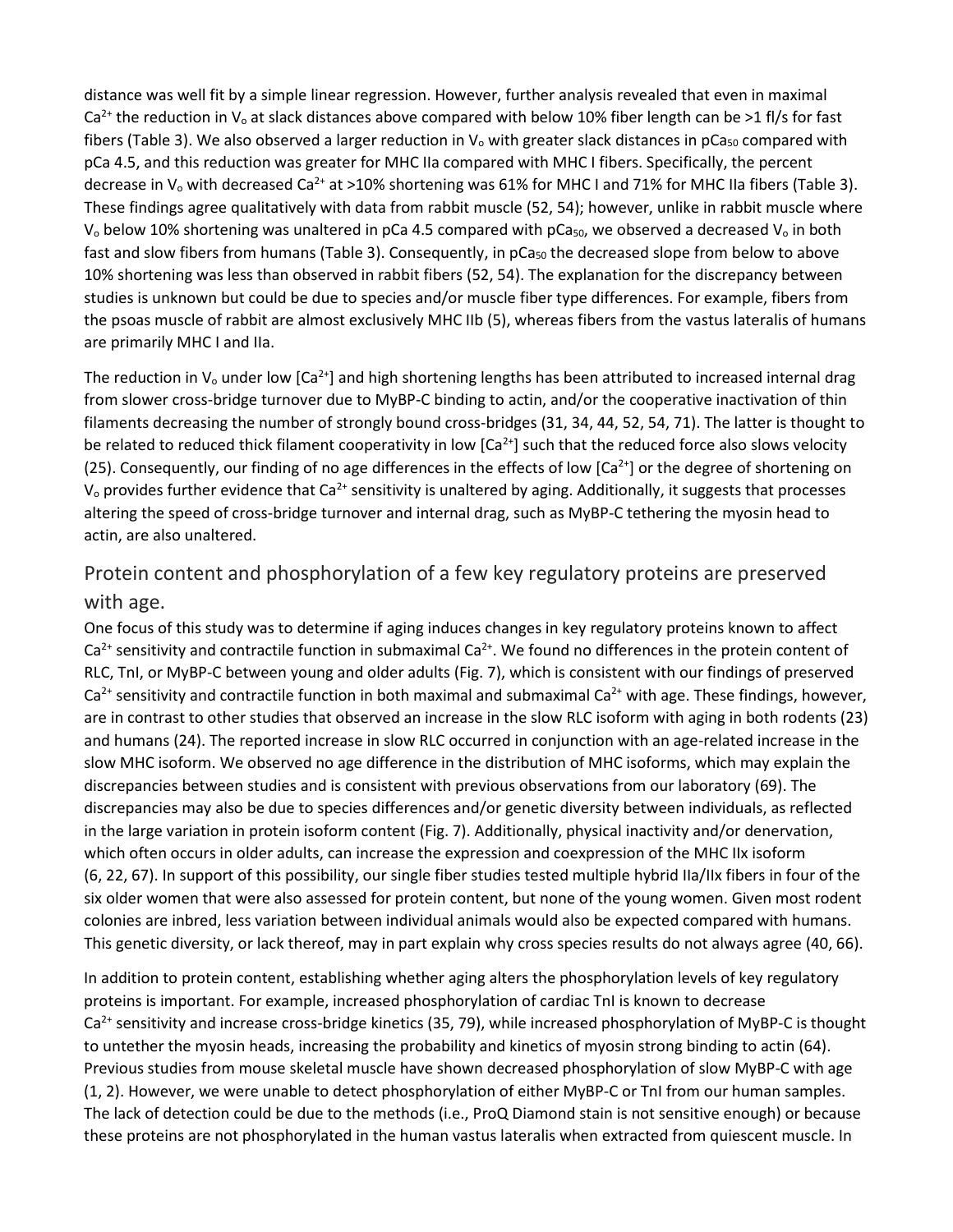agreement with our findings, but in contrast to cardiac TnI (28, 35, 78), proteomic studies have also observed little to no phosphorylation of TnI in either human or rodent skeletal muscle (11, 76). Together, these data suggest that age and sex do not alter the phosphorylation levels of TnI and MyBP-C in human skeletal muscle.

Establishing whether aging alters RLC phosphorylation is also important, as phosphorylation of RLC is known to increase fiber Ca<sup>2+</sup> sensitivity and the rate of force development (46). RLC phosphorylation was detectable on the ProQ Diamond-stained gel; however, we found no age or sex differences in the phosphorylation levels of the slow or fast isoforms (Fig. 8). Interestingly, and like our protein content results, we observed large variability between individuals in all four cohorts, suggesting that factors other than age or sex may influence RLC phosphorylation. In partial agreement with our results, Miller et al. (49) reported no age differences in the phosphorylation levels of either RLC isoform in men but found lower phosphorylation of the fast isoform in old women. In contrast, Brocca et al. (8) observed no differences in the fast RLC isoform but an increased phosphorylation of the slow isoform in physically fit older men. Collectively, the data from humans suggest that age-induced decline in RLC phosphorylation either does not occur or is restricted to the fast isoform in women.

In contrast to human studies, studies on aging rodent models report differences in both the content and phosphorylation level of RLC (26, 76). For example, proteomics on the rat gastrocnemius muscle report increases in fast RLC content, but decreased phosphorylation (26, 76), as well as increased phosphorylation levels of the slow isoform with age (23). Gregorich et al. (26) reported the age-induced decline in phosphorylation of the fast RLC isoform was correlated with the loss of MHC IIb fiber function and suggested that interventions designed to maintain phosphorylation of this protein might be protective. Unfortunately, the correlation was not tested in MHC I or IIa fibers, the primary fiber types in humans. In addition, the findings from aging rodent models do not appear to agree with those from humans, suggesting caution is warranted when extending results from rodents to aging humans.

# Concluding Remarks

We previously demonstrated that the primary event responsible for declines in skeletal muscle force and power in older men was atrophy of fast MHC II fibers (69). The present study similarly suggests that the age-associated reductions in fiber force in both men and women are primarily due to fast fiber atrophy. While age-induced decreases in limb muscle fiber Ca<sup>2+</sup> sensitivity have been reported in humans, we found no effect of age on the pCa-force relationship or  $k<sub>tr</sub>$  and  $V<sub>o</sub>$  in either maximal or submaximal Ca<sup>2+</sup>. The older adults in this study represent the healthy physically active population, and thus these findings may not extend to mobility-limited older adults. Similar to rodent skeletal muscle, we observed  $V_0$  to be depressed with fiber shortening >10% of fiber length; however, the effect was unaltered with age in men or women. Rodent studies suggest that ageinduced losses of muscle protein content or phosphorylation status, particularly reduced RLC phosphorylation, may contribute to the loss in contractile function with age. This is unlikely in humans, as we found RLC content and phosphorylation levels to be unaltered with age in men or women. We conclude that other than the severe age-related atrophy of fast fibers,  $Ca<sup>2+</sup>$  sensitivity and contractile function of skeletal muscle is preserved in older men and women.

# **GRANTS**

This work was supported by National Institute on Aging Grant R01AG-048262 to R. H. Fitts and S. K. Hunter and American Heart Association postdoctoral fellowship 19POST34380411 to C. W. Sundberg.

# **DISCLOSURES**

No conflicts of interest, financial or otherwise, are declared by the authors.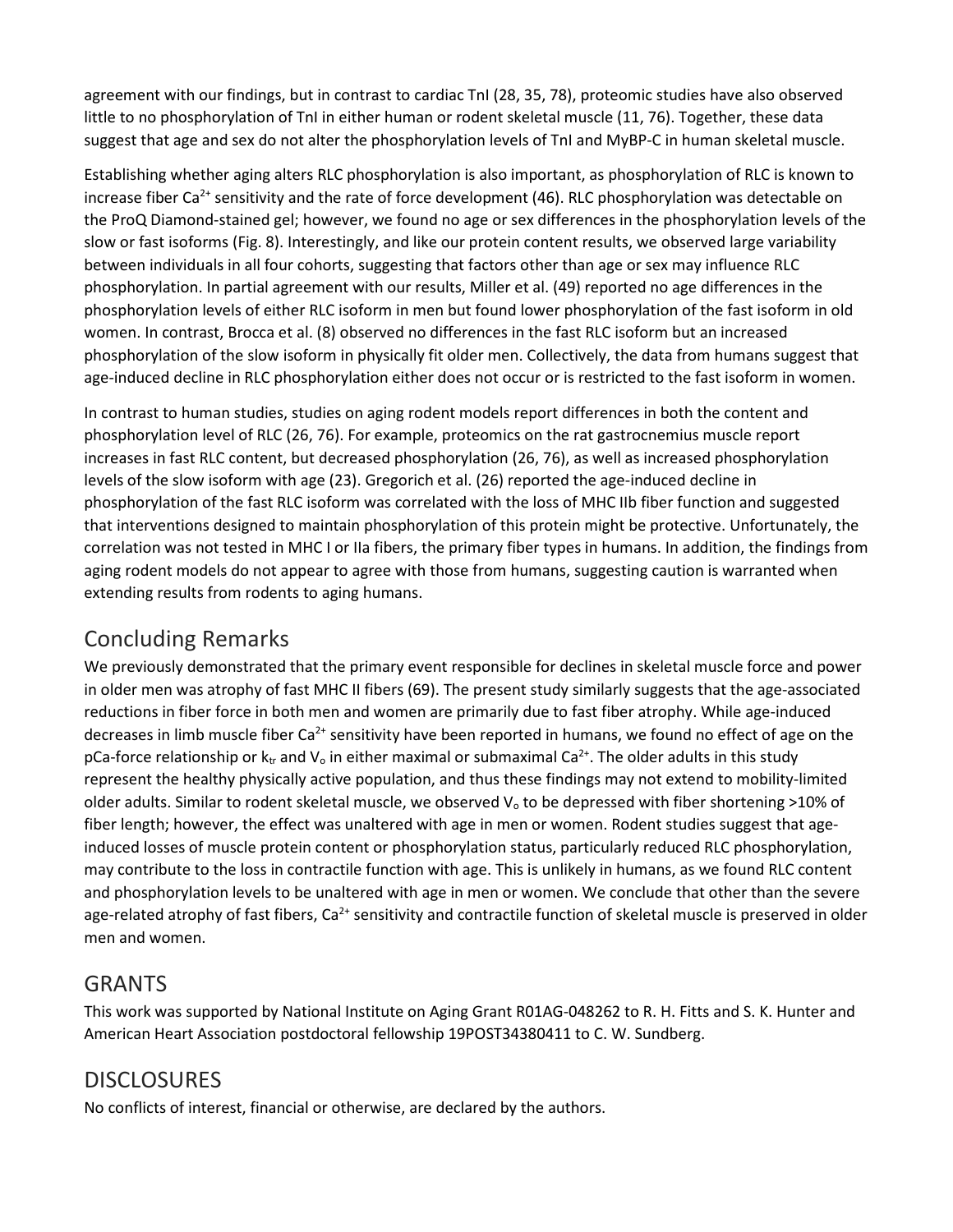# AUTHOR CONTRIBUTIONS

R.H.F. conceived and designed research; L.E.T., C.W.S., and L.J.K. performed experiments; L.E.T., C.W.S., and L.J.K. analyzed data; L.E.T., C.W.S., L.J.K., and R.H.F. interpreted results of experiments; L.E.T., C.W.S., and L.J.K. prepared figures; L.E.T., C.W.S., L.J.K., and R.H.F. drafted manuscript; L.E.T., C.W.S., L.J.K., S.K.H., and R.H.F. edited and revised manuscript; L.E.T., C.W.S., L.J.K., S.K.H., and R.H.F. approved final version of manuscript.

# ACKNOWLEDGMENTS

We thank Dr. Mehdi Maadooliat for assistance with the statistical analysis and figure preparation. We also thank Dr. Scott Trappe for comments on an earlier version of this manuscript.

## AUTHOR NOTES

• Correspondence: R. H. Fitts (robert.fitts@marquette.edu).

## REFERENCES

- 1. Ackermann MA, Kerr JP, King B, W Ward C, Kontrogianni-Konstantopoulos A. The Phosphorylation Profile of Myosin Binding Protein-C Slow is Dynamically Regulated in Slow-Twitch Muscles in Health and Disease. Sci Rep 5: 12637, 2015. [Erratum in Sci Rep 8: 46969, 2018] doi:10.1038/srep12637.
- 2. Ackermann MA, Ward CW, Gurnett C, Kontrogianni-Konstantopoulos A. Myosin Binding Protein-C Slow Phosphorylation is Altered in Duchenne Dystrophy and Arthrogryposis Myopathy in Fast-Twitch Skeletal Muscles. Sci Rep 5: 13235, 2015. doi:10.1038/srep13235.
- 3. Aldridge GM, Podrebarac DM, Greenough WT, Weiler IJ. The use of total protein stains as loading controls: an alternative to high-abundance single-protein controls in semi-quantitative immunoblotting. J Neurosci Methods 172: 250–254, 2008. doi:10.1016/j.jneumeth.2008.05.003.
- 4. Allen DG, Clugston E, Petersen Y, Röder IV, Chapman B, Rudolf R. Interactions between intracellular calcium and phosphate in intact mouse muscle during fatigue. J Appl Physiol (1985) 111: 358–366, 2011. doi:10.1152/japplphysiol.01404.2010.
- 5. Bauer HP, Reichmann H, Hofer HW. Perfusion of the psoas muscle of the rabbit. Metabolism of a homogeneous muscle composed of "fast glycolytic" fibres. Int J Biochem 18: 67–72, 1986. doi:10.1016/0020-711X(86)90010-8.
- 6. Borina E, Pellegrino MA, D'Antona G, Bottinelli R. Myosin and actin content of human skeletal muscle fibers following 35 days bed rest. Scand J Med Sci Sports 20: 65–73, 2010. doi:10.1111/j.1600- 0838.2009.01029.x.
- 7. Bradford MM. A rapid and sensitive method for the quantitation of microgram quantities of protein utilizing the principle of protein-dye binding. Anal Biochem 72: 248–254, 1976. doi:10.1016/0003- 2697(76)90527-3.
- 8. Brocca L, McPhee JS, Longa E, Canepari M, Seynnes O, De Vito G, Pellegrino MA, Narici M, Bottinelli R. Structure and function of human muscle fibres and muscle proteome in physically active older men. J Physiol 595: 4823–4844, 2017. doi:10.1113/JP274148.
- 9. Callahan DM, Kent-Braun JA. Effect of old age on human skeletal muscle force-velocity and fatigue properties. J Appl Physiol (1985) 111: 1345–1352, 2011. doi:10.1152/japplphysiol.00367.2011.
- 10. Chase PB, Martyn DA, Hannon JD. Isometric force redevelopment of skinned muscle fibers from rabbit activated with and without Ca2+. Biophys J 67: 1994–2001, 1994. doi:10.1016/S0006-3495(94)80682-4.
- 11. Chen YC, Sumandea MP, Larsson L, Moss RL, Ge Y. Dissecting human skeletal muscle troponin proteoforms by top-down mass spectrometry. J Muscle Res Cell Motil 36: 169–181, 2015. doi:10.1007/s10974-015-9404-6.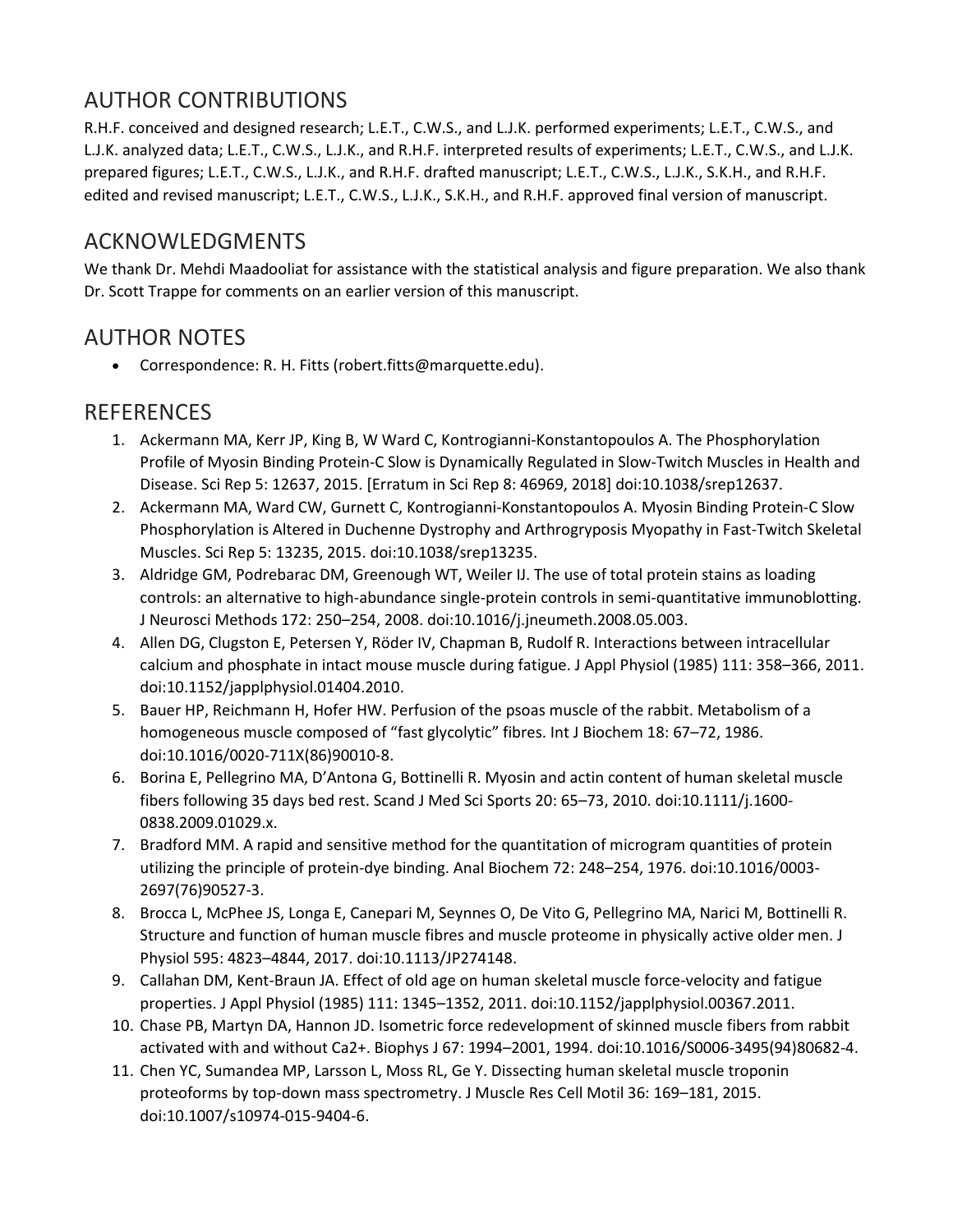- 12. Colson BA, Locher MR, Bekyarova T, Patel JR, Fitzsimons DP, Irving TC, Moss RL. Differential roles of regulatory light chain and myosin binding protein-C phosphorylations in the modulation of cardiac force development. J Physiol 588: 981–993, 2010. doi:10.1113/jphysiol.2009.183897.
- 13. D'Antona G, Pellegrino MA, Adami R, Rossi R, Carlizzi CN, Canepari M, Saltin B, Bottinelli R. The effect of ageing and immobilization on structure and function of human skeletal muscle fibres. J Physiol 552: 499–511, 2003. doi:10.1113/jphysiol.2003.046276.
- 14. Debold EP, Romatowski J, Fitts RH. The depressive effect of Pi on the force-pCa relationship in skinned single muscle fibers is temperature dependent. Am J Physiol Cell Physiol 290: C1041–C1050, 2006. doi:10.1152/ajpcell.00342.2005.
- 15. Delbono O, O'Rourke KS, Ettinger WH. Excitation-calcium release uncoupling in aged single human skeletal muscle fibers. J Membr Biol 148: 211–222, 1995. doi:10.1007/BF00235039.
- 16. Doherty TJ. Invited review: Aging and sarcopenia. J Appl Physiol (1985) 95: 1717–1727, 2003. doi:10.1152/japplphysiol.00347.2003.
- 17. Doran P, O'Connell K, Gannon J, Kavanagh M, Ohlendieck K. Opposite pathobiochemical fate of pyruvate kinase and adenylate kinase in aged rat skeletal muscle as revealed by proteomic DIGE analysis. Proteomics 8: 364–377, 2008. doi:10.1002/pmic.200700475.
- 18. Fabiato A. Computer programs for calculating total from specified free or free from specified total ionic concentrations in aqueous solutions containing multiple metals and ligands. Methods Enzymol 157: 378–417, 1988. doi:10.1016/0076-6879(88)57093-3.
- 19. Fabiato A, Fabiato F. Calculator programs for computing the composition of the solutions containing multiple metals and ligands used for experiments in skinned muscle cells. J Physiol (Paris) 75: 463–505, 1979.
- 20. Frontera WR, Reid KF, Phillips EM, Krivickas LS, Hughes VA, Roubenoff R, Fielding RA. Muscle fiber size and function in elderly humans: a longitudinal study. J Appl Physiol (1985) 105: 637–642, 2008. doi:10.1152/japplphysiol.90332.2008.
- 21. Frontera WR, Suh D, Krivickas LS, Hughes VA, Goldstein R, Roubenoff R. Skeletal muscle fiber quality in older men and women. Am J Physiol Cell Physiol 279: C611–C618, 2000. doi:10.1152/ajpcell.2000.279.3.C611.
- 22. Gallagher P, Trappe S, Harber M, Creer A, Mazzetti S, Trappe T, Alkner B, Tesch P. Effects of 84-days of bedrest and resistance training on single muscle fibre myosin heavy chain distribution in human vastus lateralis and soleus muscles. Acta Physiol Scand 185: 61–69, 2005. doi:10.1111/j.1365- 201X.2005.01457.x.
- 23. Gannon J, Doran P, Kirwan A, Ohlendieck K. Drastic increase of myosin light chain MLC-2 in senescent skeletal muscle indicates fast-to-slow fibre transition in sarcopenia of old age. Eur J Cell Biol 88: 685– 700, 2009. doi:10.1016/j.ejcb.2009.06.004.
- 24. Gelfi C, Vigano A, Ripamonti M, Pontoglio A, Begum S, Pellegrino MA, Grassi B, Bottinelli R, Wait R, Cerretelli P. The human muscle proteome in aging. J Proteome Res 5: 1344–1353, 2006. doi:10.1021/pr050414x.
- 25. Gorga JA, Fishbaugher DE, VanBuren P. Activation of the calcium-regulated thin filament by myosin strong binding. Biophys J 85: 2484–2491, 2003. doi:10.1016/S0006-3495(03)74671-2.
- 26. Gregorich ZR, Peng Y, Cai W, Jin Y, Wei L, Chen AJ, McKiernan SH, Aiken JM, Moss RL, Diffee GM, Ge Y. Top-Down Targeted Proteomics Reveals Decrease in Myosin Regulatory Light-Chain Phosphorylation That Contributes to Sarcopenic Muscle Dysfunction. J Proteome Res 15: 2706–2716, 2016. doi:10.1021/acs.jproteome.6b00244.
- 27. Grosicki GJ, Standley RA, Murach KA, Raue U, Minchev K, Coen PM, Newman AB, Cummings S, Harris T, Kritchevsky S, Goodpaster BH, Trappe S; Health ABC Study. Improved single muscle fiber quality in the oldest-old. J Appl Physiol (1985) 121: 878–884, 2016. doi:10.1152/japplphysiol.00479.2016.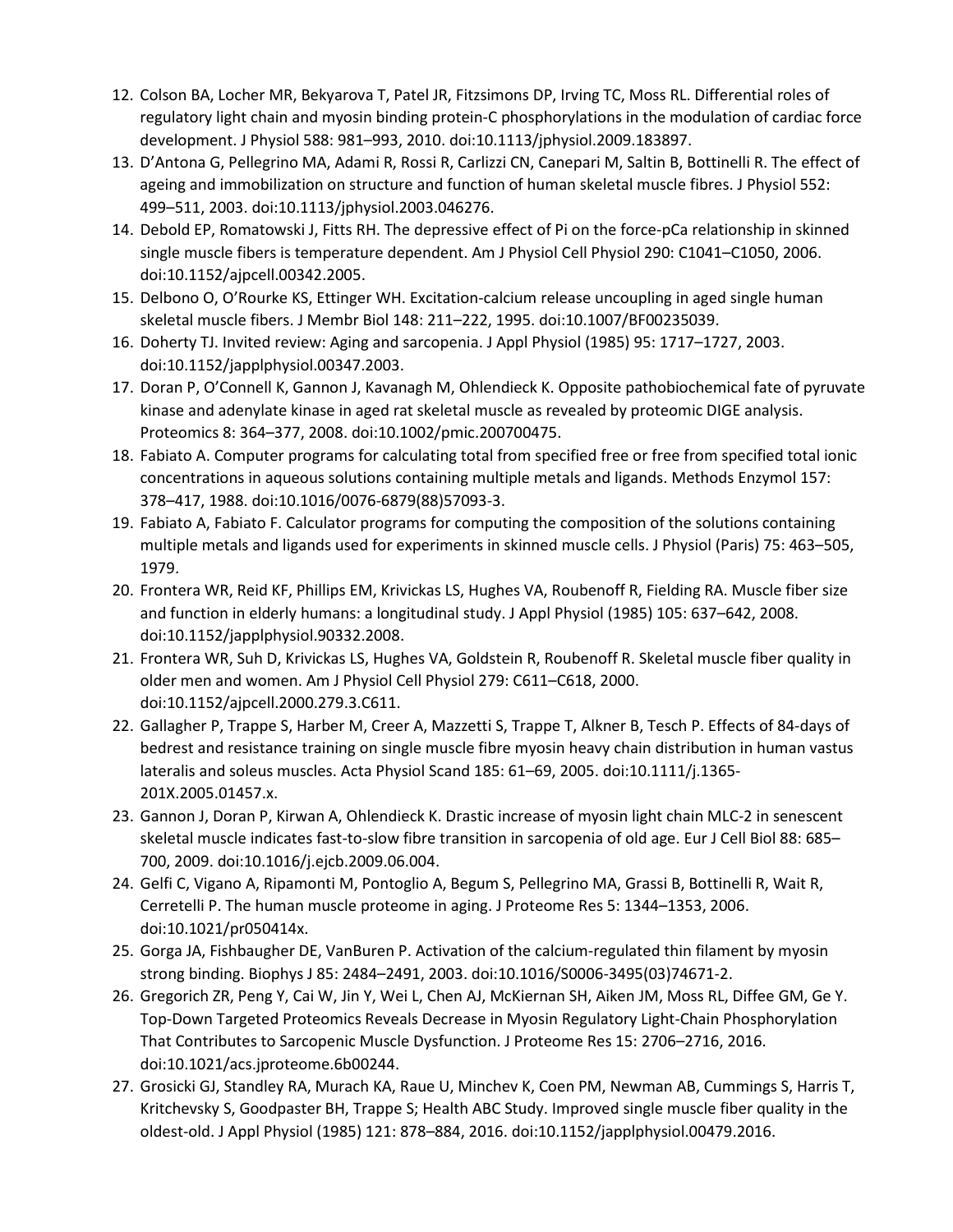- 28. Hanft LM, Cornell TD, McDonald CA, Rovetto MJ, Emter CA, McDonald KS. Molecule specific effects of PKA-mediated phosphorylation on rat isolated heart and cardiac myofibrillar function. Arch Biochem Biophys 601: 22–31, 2016. doi:10.1016/j.abb.2016.01.019.
- 29. Hart TL, Swartz AM, Cashin SE, Strath SJ. How many days of monitoring predict physical activity and sedentary behaviour in older adults? Int J Behav Nutr Phys Act 8: 62, 2011. doi:10.1186/1479-5868-8-62.
- 30. Hassanlouei H, Sundberg CW, Smith AE, Kuplic A, Hunter SK. Physical activity modulates corticospinal excitability of the lower limb in young and old adults. J Appl Physiol (1985) 123: 364–374, 2017. doi:10.1152/japplphysiol.01078.2016.
- 31. Hofmann PA, Greaser ML, Moss RL. C-protein limits shortening velocity of rabbit skeletal muscle fibres at low levels of Ca2+ activation. J Physiol 439: 701–715, 1991. doi:10.1113/jphysiol.1991.sp018689.
- 32. Hvid LG, Ortenblad N, Aagaard P, Kjaer M, Suetta C. Effects of ageing on single muscle fibre contractile function following short-term immobilisation. J Physiol 589: 4745–4757, 2011. doi:10.1113/jphysiol.2011.215434.
- 33. Hvid LG, Suetta C, Aagaard P, Kjaer M, Frandsen U, Ørtenblad N. Four days of muscle disuse impairs single fiber contractile function in young and old healthy men. Exp Gerontol 48: 154–161, 2013. doi:10.1016/j.exger.2012.11.005.
- 34. Iwamoto H. Thin filament cooperativity as a major determinant of shortening velocity in skeletal muscle fibers. Biophys J 74: 1452–1464, 1998. doi:10.1016/S0006-3495(98)77857-9.
- 35. Kentish JC, McCloskey DT, Layland J, Palmer S, Leiden JM, Martin AF, Solaro RJ. Phosphorylation of troponin I by protein kinase A accelerates relaxation and crossbridge cycle kinetics in mouse ventricular muscle. Circ Res 88: 1059–1065, 2001. doi:10.1161/hh1001.091640.
- 36. Korhonen MT, Cristea A, Alén M, Häkkinen K, Sipilä S, Mero A, Viitasalo JT, Larsson L, Suominen H. Aging, muscle fiber type, and contractile function in sprint-trained athletes. J Appl Physiol (1985) 101: 906–917, 2006. doi:10.1152/japplphysiol.00299.2006.
- 37. Lamboley CR, Wyckelsma VL, Dutka TL, McKenna MJ, Murphy RM, Lamb GD. Contractile properties and sarcoplasmic reticulum calcium content in type I and type II skeletal muscle fibres in active aged humans. J Physiol 593: 2499–2514, 2015. doi:10.1113/JP270179.
- 38. Larsson L, Li X, Frontera WR. Effects of aging on shortening velocity and myosin isoform composition in single human skeletal muscle cells. Am J Physiol Cell Physiol 272: C638–C649, 1997. doi:10.1152/ajpcell.1997.272.2.C638.
- 39. Levine RJ, Kensler RW, Yang Z, Stull JT, Sweeney HL. Myosin light chain phosphorylation affects the structure of rabbit skeletal muscle thick filaments. Biophys J 71: 898–907, 1996. doi:10.1016/S0006- 3495(96)79293-7.
- 40. Little TJ, Colegrave N. Caging and Uncaging Genetics. PLoS Biol 14: e1002525, 2016. doi:10.1371/journal.pbio.1002525.
- 41. Lowe DA, Degens H, Chen KD, Alway SE. Glyceraldehyde-3-phosphate dehydrogenase varies with age in glycolytic muscles of rats. J Gerontol A Biol Sci Med Sci 55: B160–B164, 2000. doi:10.1093/gerona/55.3.B160.
- 42. MacIntosh BR. Role of calcium sensitivity modulation in skeletal muscle performance. News Physiol Sci 18: 222–225, 2003. doi:10.1152/nips.01456.2003.
- 43. Martyn DA, Chase PB, Hannon JD, Huntsman LL, Kushmerick MJ, Gordon AM. Unloaded shortening of skinned muscle fibers from rabbit activated with and without Ca2+. Biophys J 67: 1984–1993, 1994. doi:10.1016/S0006-3495(94)80681-2.
- 44. McDonald KS. Ca2+ dependence of loaded shortening in rat skinned cardiac myocytes and skeletal muscle fibres. J Physiol 525: 169–181, 2000. doi:10.1111/j.1469-7793.2000.00169.x.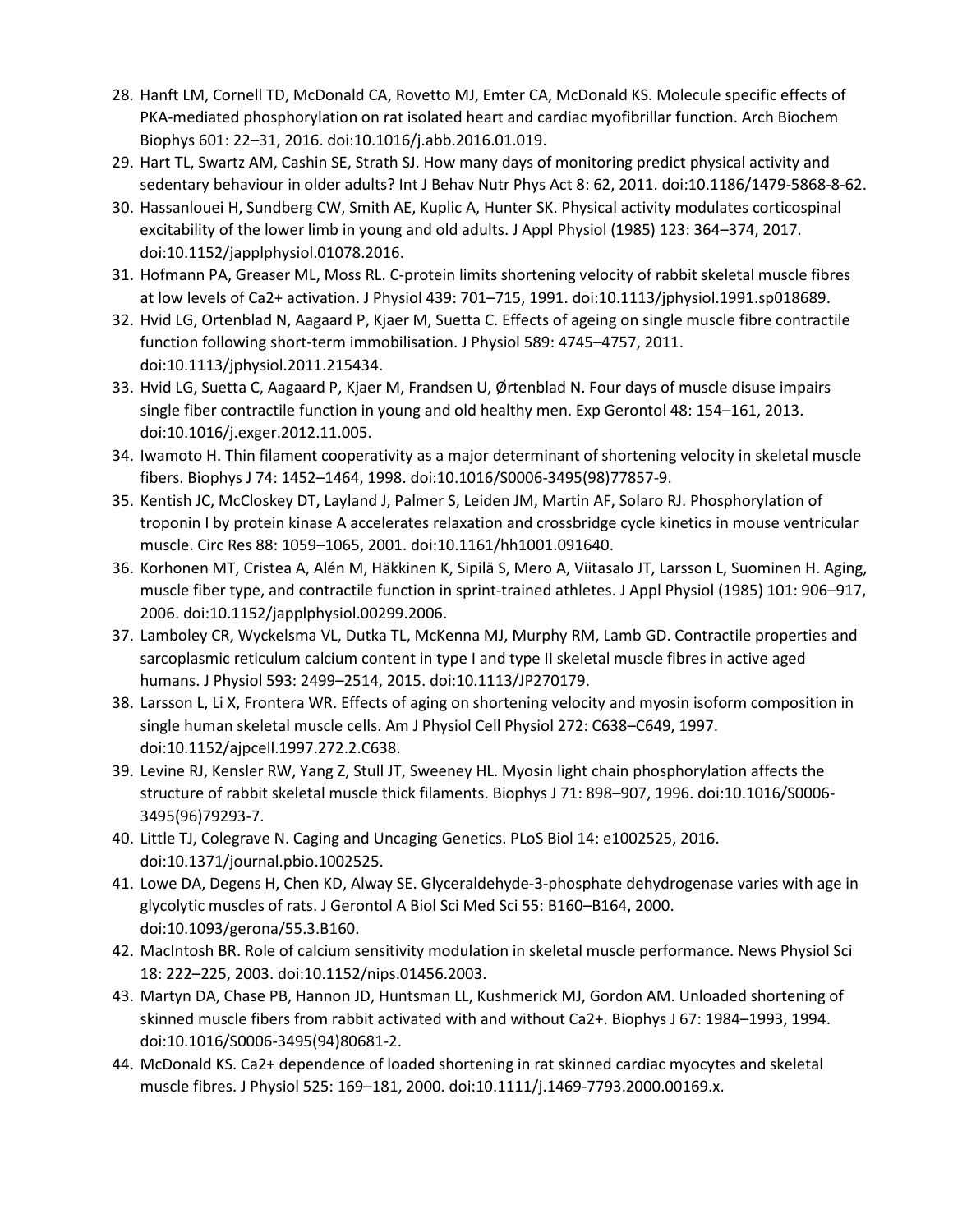- 45. McKinnon NB, Connelly DM, Rice CL, Hunter SW, Doherty TJ. Neuromuscular contributions to the agerelated reduction in muscle power: Mechanisms and potential role of high velocity power training. Ageing Res Rev 35: 147–154, 2017. doi:10.1016/j.arr.2016.09.003.
- 46. Metzger JM, Greaser ML, Moss RL. Variations in cross-bridge attachment rate and tension with phosphorylation of myosin in mammalian skinned skeletal muscle fibers. Implications for twitch potentiation in intact muscle. J Gen Physiol 93: 855–883, 1989. doi:10.1085/jgp.93.5.855.
- 47. Metzger JM, Moss RL. Kinetics of a Ca(2+)-sensitive cross-bridge state transition in skeletal muscle fibers. Effects due to variations in thin filament activation by extraction of troponin C. J Gen Physiol 98: 233– 248, 1991. doi:10.1085/jgp.98.2.233.
- 48. Metzger JM, Moss RL. Myosin light chain 2 modulates calcium-sensitive cross-bridge transitions in vertebrate skeletal muscle. Biophys J 63: 460–468, 1992. doi:10.1016/S0006-3495(92)81614-4.
- 49. Miller MS, Bedrin NG, Callahan DM, Previs MJ, Jennings ME II, Ades PA, Maughan DW, Palmer BM, Toth MJ. Age-related slowing of myosin actin cross-bridge kinetics is sex specific and predicts decrements in whole skeletal muscle performance in humans. J Appl Physiol (1985) 115: 1004–1014, 2013. doi:10.1152/japplphysiol.00563.2013.
- 50. Miller MS, Callahan DM, Toth MJ. Skeletal muscle myofilament adaptations to aging, disease, and disuse and their effects on whole muscle performance in older adult humans. Front Physiol 5: 369, 2014. doi:10.3389/fphys.2014.00369.
- 51. Mizunoya W, Wakamatsu J, Tatsumi R, Ikeuchi Y. Protocol for high-resolution separation of rodent myosin heavy chain isoforms in a mini-gel electrophoresis system. Anal Biochem 377: 111–113, 2008. doi:10.1016/j.ab.2008.02.021.
- 52. Morris CA, Tobacman LS, Homsher E. Thin filament activation and unloaded shortening velocity of rabbit skinned muscle fibres. J Physiol 550: 205–215, 2003. doi:10.1113/jphysiol.2003.040899.
- 53. Moss RL. Ca2+ regulation of mechanical properties of striated muscle. Mechanistic studies using extraction and replacement of regulatory proteins. Circ Res 70: 865–884, 1992. doi:10.1161/01.RES.70.5.865.
- 54. Moss RL. Effects on shortening velocity of rabbit skeletal muscle due to variations in the level of thinfilament activation. J Physiol 377: 487–505, 1986. doi:10.1113/jphysiol.1986.sp016199.
- 55. Moss RL, Giulian GG, Greaser ML. The effects of partial extraction of TnC upon the tension-pCa relationship in rabbit skinned skeletal muscle fibers. J Gen Physiol 86: 585–600, 1985. doi:10.1085/jgp.86.4.585.
- 56. Murgia M, Toniolo L, Nagaraj N, Ciciliot S, Vindigni V, Schiaffino S, Reggiani C, Mann M. Single Muscle Fiber Proteomics Reveals Fiber-Type-Specific Features of Human Muscle Aging. Cell Reports 19: 2396– 2409, 2017. doi:10.1016/j.celrep.2017.05.054.
- 57. Nelson CR, Debold EP, Fitts RH. Phosphate and acidosis act synergistically to depress peak power in rat muscle fibers. Am J Physiol Cell Physiol 307: C939–C950, 2014. doi:10.1152/ajpcell.00206.2014.
- 58. Ochala J, Frontera WR, Dorer DJ, Van Hoecke J, Krivickas LS. Single skeletal muscle fiber elastic and contractile characteristics in young and older men. J Gerontol A Biol Sci Med Sci 62: 375–381, 2007. doi:10.1093/gerona/62.4.375.
- 59. Persechini A, Stull JT, Cooke R. The effect of myosin phosphorylation on the contractile properties of skinned rabbit skeletal muscle fibers. J Biol Chem 260: 7951–7954, 1985.
- 60. Piec I, Listrat A, Alliot J, Chambon C, Taylor RG, Bechet D. Differential proteome analysis of aging in rat skeletal muscle. FASEB J 19: 1143–1145, 2005. doi:10.1096/fj.04-3084fje.
- 61. Power GA, Minozzo FC, Spendiff S, Filion ME, Konokhova Y, Purves-Smith MF, Pion C, Aubertin-Leheudre M, Morais JA, Herzog W, Hepple RT, Taivassalo T, Rassier DE. Reduction in single muscle fiber rate of force development with aging is not attenuated in world class older masters athletes. Am J Physiol Cell Physiol 310: C318–C327, 2016. doi:10.1152/ajpcell.00289.2015.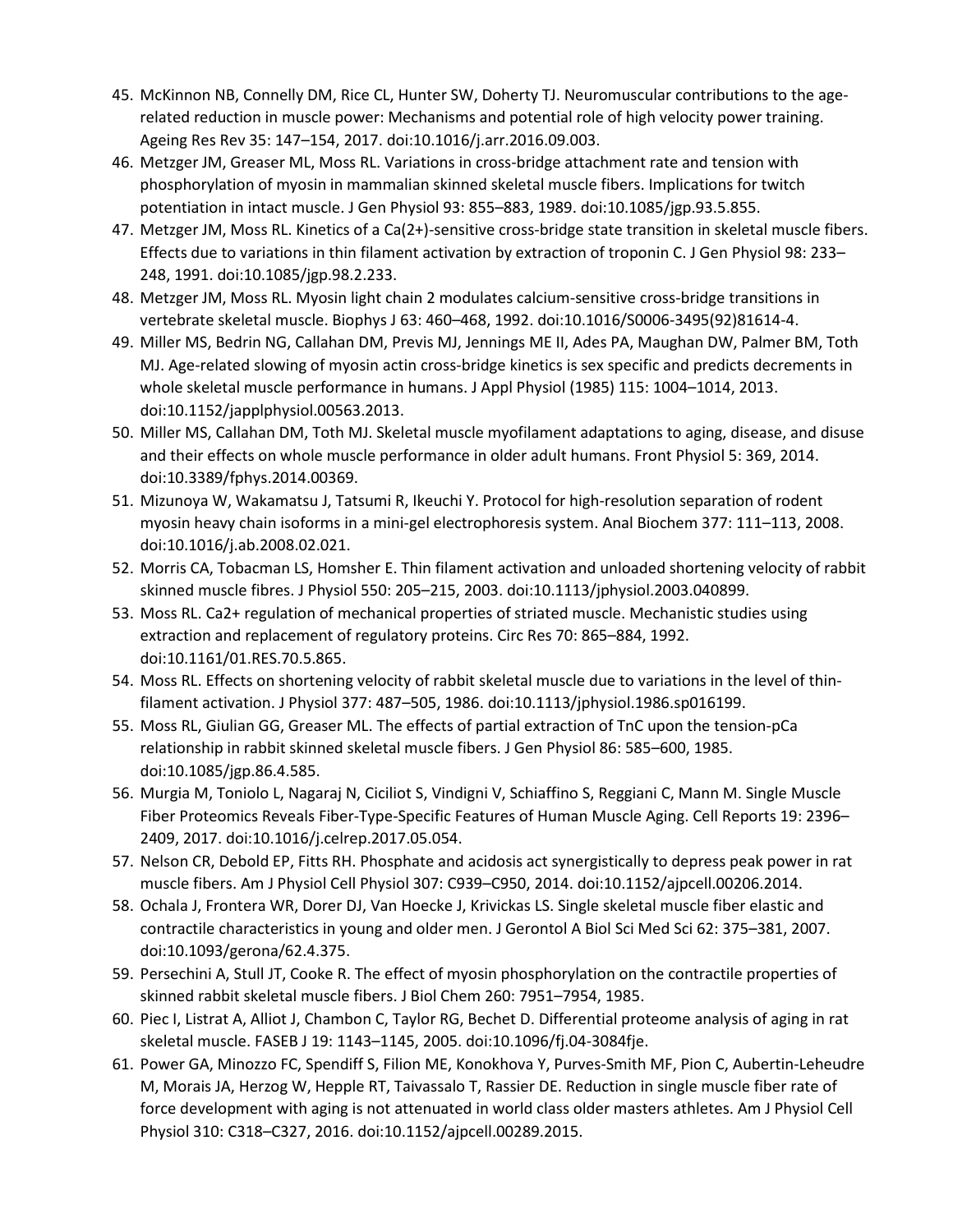- 62. Reid KF, Fielding RA. Skeletal muscle power: a critical determinant of physical functioning in older adults. Exerc Sport Sci Rev 40: 4–12, 2012. doi:10.1097/JES.0b013e31823b5f13.
- 63. Reid KF, Pasha E, Doros G, Clark DJ, Patten C, Phillips EM, Frontera WR, Fielding RA. Longitudinal decline of lower extremity muscle power in healthy and mobility-limited older adults: influence of muscle mass, strength, composition, neuromuscular activation and single fiber contractile properties. Eur J Appl Physiol 114: 29–39, 2014. doi:10.1007/s00421-013-2728-2.
- 64. Robinett JC, Hanft LM, Geist J, Kontrogianni-Konstantopoulos A, McDonald KS. Regulation of myofilament force and loaded shortening by skeletal myosin binding protein C. J Gen Physiol 151: 645– 659, 2019. doi:10.1085/jgp.201812200.
- 65. Schiaffino S, Reggiani C. Fiber types in mammalian skeletal muscles. Physiol Rev 91: 1447–1531, 2011. doi:10.1152/physrev.00031.2010.
- 66. Schmidt S. Capturing Genetic Diversity: The Power of the CC and DO Mouse Models. Environ Health Perspect 126: 014003, 2018. doi:10.1289/EHP2385.
- 67. Sonjak V, Jacob K, Morais JA, Rivera-Zengotita M, Spendiff S, Spake C, Taivassalo T, Chevalier S, Hepple RT. Fidelity of muscle fibre reinnervation modulates ageing muscle impact in elderly women. J Physiol 597: 5009–5023, 2019. doi:10.1113/JP278261.
- 68. Straight CR, Ades PA, Toth MJ, Miller MS. Age-related reduction in single muscle fiber calcium sensitivity is associated with decreased muscle power in men and women. Exp Gerontol 102: 84–92, 2018. doi:10.1016/j.exger.2017.12.007.
- 69. Sundberg CW, Hunter SK, Trappe SW, Smith CS, Fitts RH. Effects of elevated H+ and Pi on the contractile mechanics of skeletal muscle fibres from young and old men: implications for muscle fatigue in humans. J Physiol 596: 3993–4015, 2018. doi:10.1113/JP276018.
- 70. Sundberg CW, Kuplic A, Hassanlouei H, Hunter SK. Mechanisms for the age-related increase in fatigability of the knee extensors in old and very old adults. J Appl Physiol (1985) 125: 146–158, 2018. doi:10.1152/japplphysiol.01141.2017.
- 71. Swartz DR, Moss RL. Strong binding of myosin increases shortening velocity of rabbit skinned skeletal muscle fibres at low levels of Ca(2+). J Physiol 533: 357–365, 2001. doi:10.1111/j.1469- 7793.2001.0357a.x.
- 72. Sweeney HL, Stull JT. Alteration of cross-bridge kinetics by myosin light chain phosphorylation in rabbit skeletal muscle: implications for regulation of actin-myosin interaction. Proc Natl Acad Sci USA 87: 414– 418, 1990. doi:10.1073/pnas.87.1.414.
- 73. Taylor SC, Posch A. The design of a quantitative western blot experiment. BioMed Res Int 2014: 361590, 2014. doi:10.1155/2014/361590.
- 74. Trappe S, Gallagher P, Harber M, Carrithers J, Fluckey J, Trappe T. Single muscle fibre contractile properties in young and old men and women. J Physiol 552: 47–58, 2003. doi:10.1113/jphysiol.2003.044966.
- 75. Vigelsø A, Dybboe R, Hansen CN, Dela F, Helge JW, Guadalupe Grau A. GAPDH and β-actin protein decreases with aging, making Stain-Free technology a superior loading control in Western blotting of human skeletal muscle. J Appl Physiol (1985) 118: 386–394, 2015. doi:10.1152/japplphysiol.00840.2014.
- 76. Wei L, Gregorich ZR, Lin Z, Cai W, Jin Y, McKiernan SH, McIlwain S, Aiken JM, Moss RL, Diffee GM, Ge Y. Novel Sarcopenia-related Alterations in Sarcomeric Protein Post-translational Modifications (PTMs) in Skeletal Muscles Identified by Top-down Proteomics. Mol Cell Proteomics 17: 134–145, 2018. doi:10.1074/mcp.RA117.000124.
- 77. Widrick JJ, Norenberg KM, Romatowski JG, Blaser CA, Karhanek M, Sherwood J, Trappe SW, Trappe TA, Costill DL, Fitts RH. Force-velocity-power and force-pCa relationships of human soleus fibers after 17 days of bed rest. J Appl Physiol (1985) 85: 1949–1956, 1998. doi:10.1152/jappl.1998.85.5.1949.